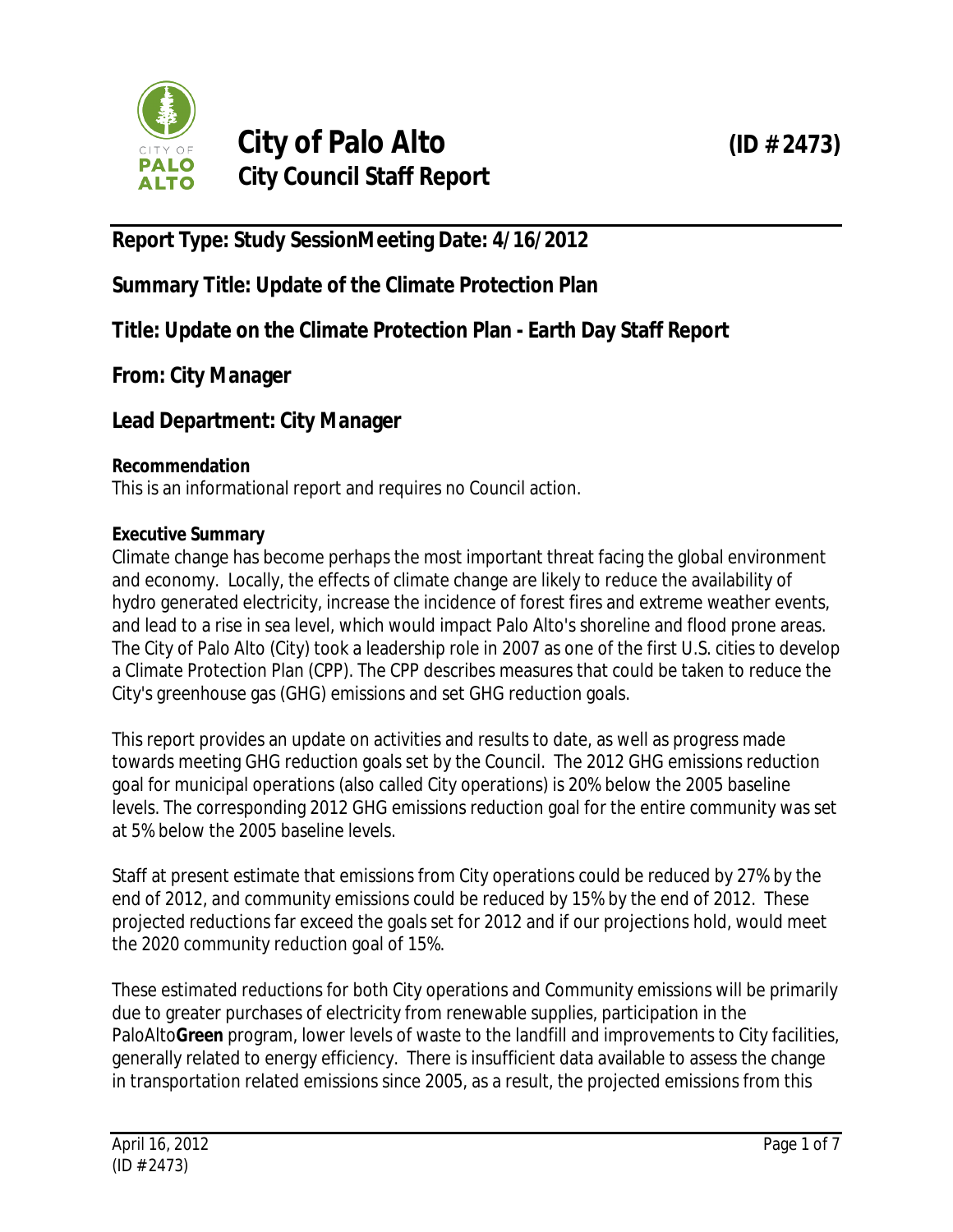sector were held constant. Attachment B and C to this report compare 2005 emissions baseline to staff's projected GHG emissions for 2012 for both City operations and the community.

Staff expects to return to Council a year from now, in April 2013, with actual emission reduction numbers for 2012 and we will be able to confirm if our projections held up. If we have met our 2020 GHG reduction goals, Council may want to discuss whether to increase our 2020 community level GHG reduction goal. Palo Alto's current community GHG reduction goal of 15% by 2020 is in line with State of California's AB32 legislative goal for 2020. Should Palo Alto adopt a higher reduction goal for the community, it would help lead the way beyond the Statewide goal and toward greater sustainability.

# **Background**

Climate change refers to any significant change in measures of climate (such as temperature, precipitation, or wind) lasting for an extended period (decades or longer). According to the Environmental Protection Agency (EPA) climate change may result from human activities that change the atmosphere's composition (e.g. through burning fossil fuels) and the land surface (e.g. deforestation, reforestation, urbanization, desertification, etc.). The term climate change is often used interchangeably with the term global warming, but according to the National Academy of Sciences, "the phrase 'climate change' is growing in preferred use to 'global warming' because it helps convey that there are [other] changes in addition to rising temperatures."

Global warming is commonly referred to as an average increase in the temperature of the atmosphere near the Earth's surface and in the troposphere, which can contribute to changes in global climate patterns. Global warming can occur from a variety of causes, both natural and human induced. In common usage, "global warming" often refers to the warming that can occur as a result of increased emissions of greenhouse gases from human activities.

# Emissions Reduction Goals

The City of Palo Alto's Climate Protection Plan (Attachment A) set greenhouse gas emissions reduction goals that were adopted by Council in 2007. Those goals were;

- Short term goal by 2009 the City will reduce emissions by 5% from 2005 emissions levels
- Mid term goal by 2012 the City and Community will reduce emissions by 5% from 2005 emissions levels.
- Long term goal by 2020 the City and Community will reduce emissions by 15% from 2005 emissions levels

In April 2010, staff informed Council that the City's emissions were reduced by 12%, which exceeded the 2009 reduction goal of 5%. As a result, Council revised the emission reduction goal for City operations to 20% by 2012. In addition to the emission reduction goals, the CPP also had other goals which are outlined in the Discussion section of this report, along with the progress made in achieving those goals.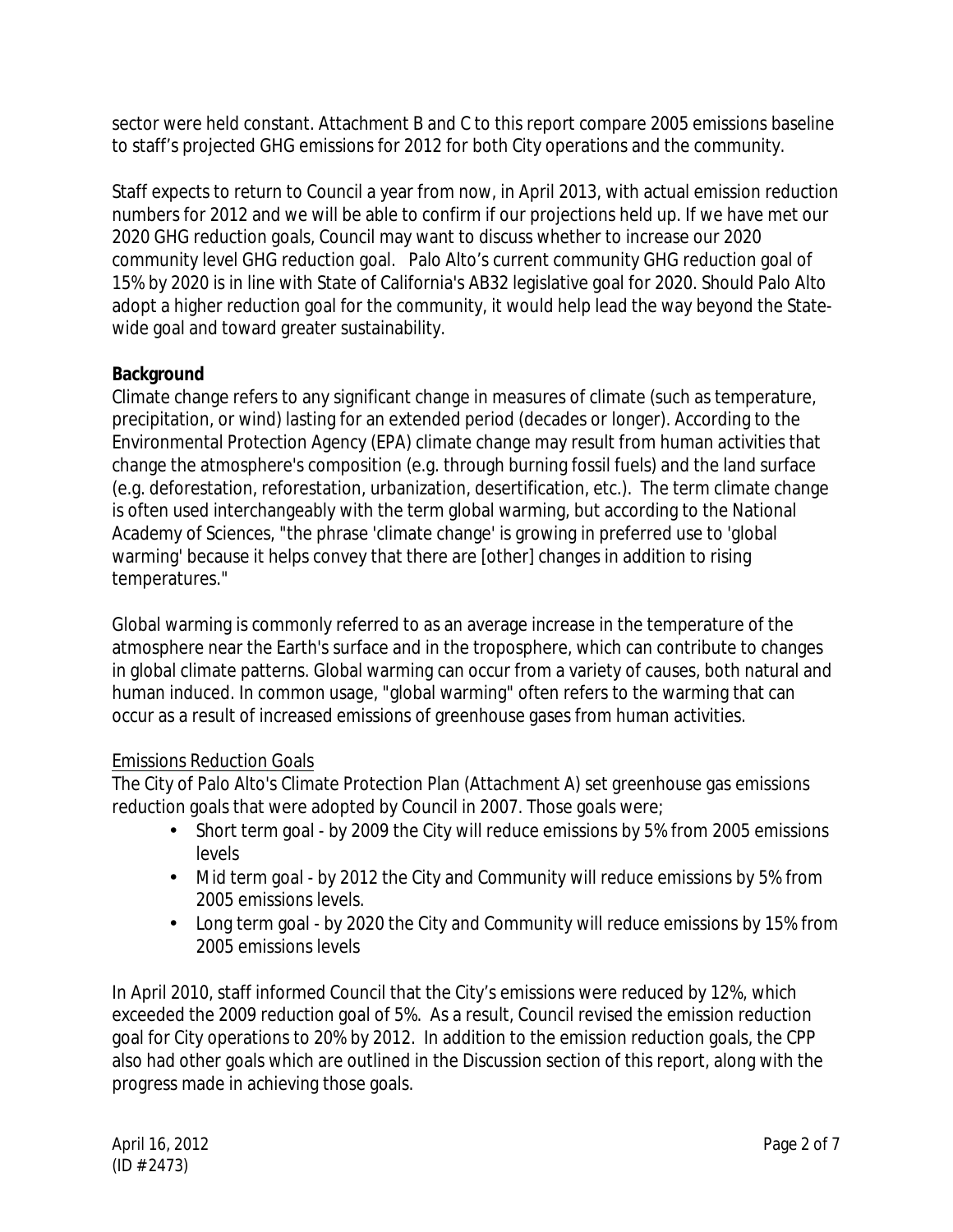# Cost Benefit Analysis and Budget Implications -

The costs of actions to reduce greenhouse gas emissions are a key component of prioritizing which actions to take in implementing a Climate Protection Plan. The City retained a consultant to develop a cost benefit analysis of the action items discussed in the CPP, which was presented to council on July 21, 2008

(http://www.cityofpaloalto.org/civica/filebank/blobdload.asp?BlobID=12872). While continuing to refer to the analysis, staff expects to pursue an update to the analysis in the coming year and would expect to present results to Council in April of next year.

# How the Climate Protection Plan fits into Other Environmental and Sustainability Efforts

The Climate Protection Plan intersects with and influences many other environmental programs and initiatives. For example, the Zero Waste plan calls for an increase of the diversion rate of several categories of solid waste which will significantly reduce GHG emissions from the community. Another example is the Urban Forest Master Plan, where there are not only benefits from the carbon sequestration properties of an urban canopy, but also from reduced energy costs resulting from strategically located trees that shade buildings.

# **Discussion**

The City operations and Community are on track to meet and potentially exceed the emission reduction goals set for 2012 (Attachment B and C). The estimated community reduction of 15% is primarily due to an increase in renewable electricity purchases, an increase participation in the volunteer PaloAlto**Green** program, and waste and water treatment emission reductions and is illustrated below.

Community emissions are broken into different categories that conform to industry standards:

- Direct emissions related to fossil fuels burned on site. This is primarily natural gas combustion in Palo Alto and landfill emissions (also called Scope 1)
- Indirect emissions resulting from the generation of electricity, heating and cooling, or steam generated off site. (Scope 2)
- Emissions from transportation, solid waste disposal, and wastewater treatment (Scope 3)

The chart below summarizes the comparative community emission levels in the three categories. The use of natural gas has decreased slightly, primarily as a result of a large commercial natural gas customer leaving town. The electricity emission reduction accounts for the majority of the reduction and is due to greater amount of renewable energy supply. The community's total purchase of PaloAlto**Green** RECs was factored into the community emissions total (as a reduction of 879 lbs of CO2 per REC purchased). Reduction in solid waste accounts for the reduction in the third category. Attachment B provides greater details of these numbers, with 2012 numbers being estimates for the year.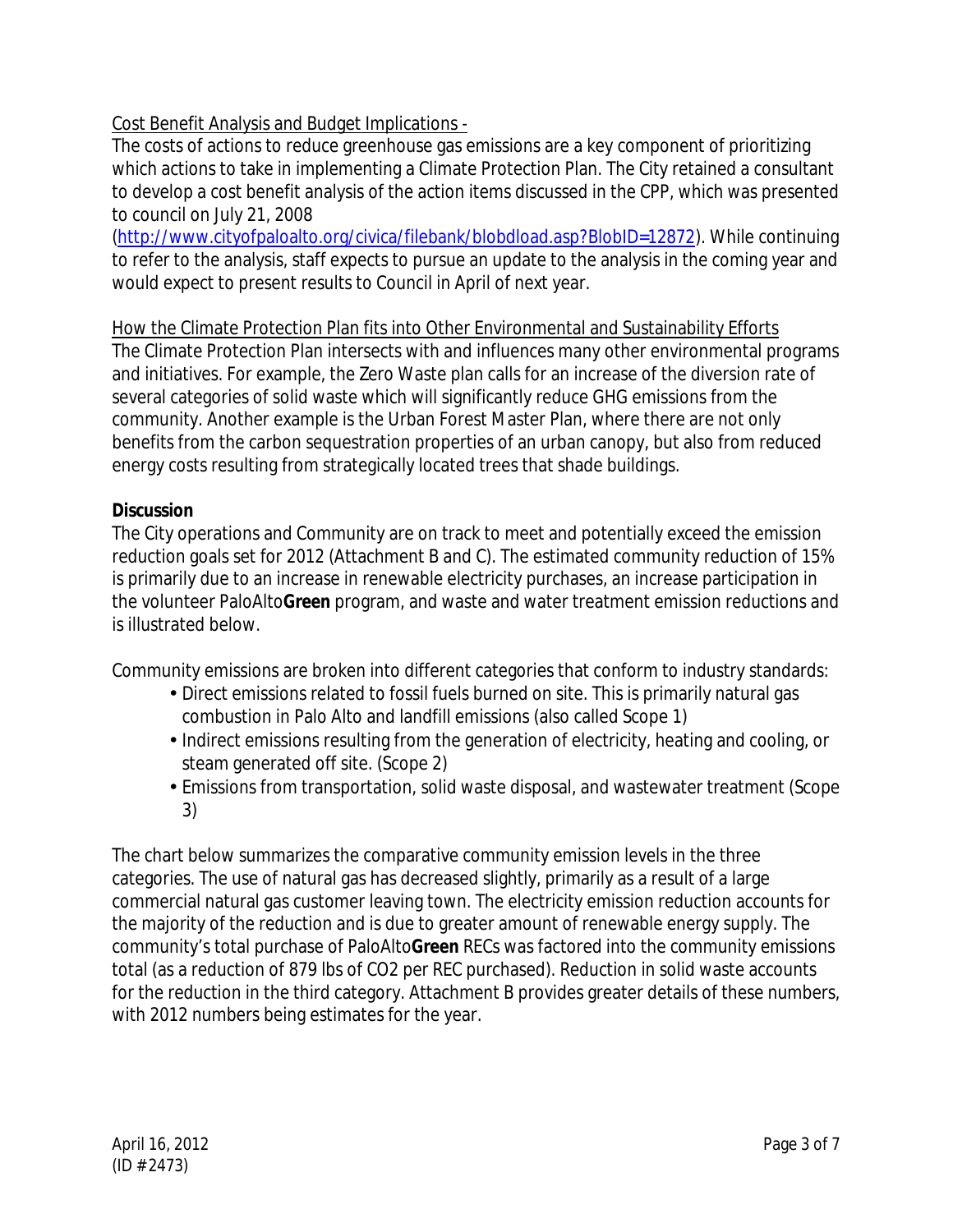

Note: Staff has calibrated the community totals to reflect weather related differences between 2005 and the projected estimates for 2012. Weather adjustment is primarily related to normalizing the hydro electric supply to an average historic precipitation level. Since 2005 hydro conditions were relatively wetter and 2012 is projected to be a relatively dry, the c emission reduction using actual hydro generation for the community would only be 8.4% compared to the weather adjusted 15% emission reduction outlined in the report and illustrated above.

Staff was not able to estimate transportation related emissions at this point, therefore the transportation emissions numbers from 2005 have been brought forward as 2012 estimates for consistency. Staff expects to undertake a transportation emission level assessment this coming year.

Staff estimates that City operations will exceed the revised 2012 goal of 20% reduction and that there is the potential of reaching reductions close to 27%, based on a weather adjusted estimate, given current information. Without weather adjustments or accounting for PaloAlto**Green** purchases the reduction is estimated at 15% as illustrated in the chart below.

The reductions are primarily from improvements in the Water Quality Treatment Plant (WQTP), efficiency measures taken at many facilities including City Hall, the participation in waste management programs, and the greater use of renewable electric supply Improvements at the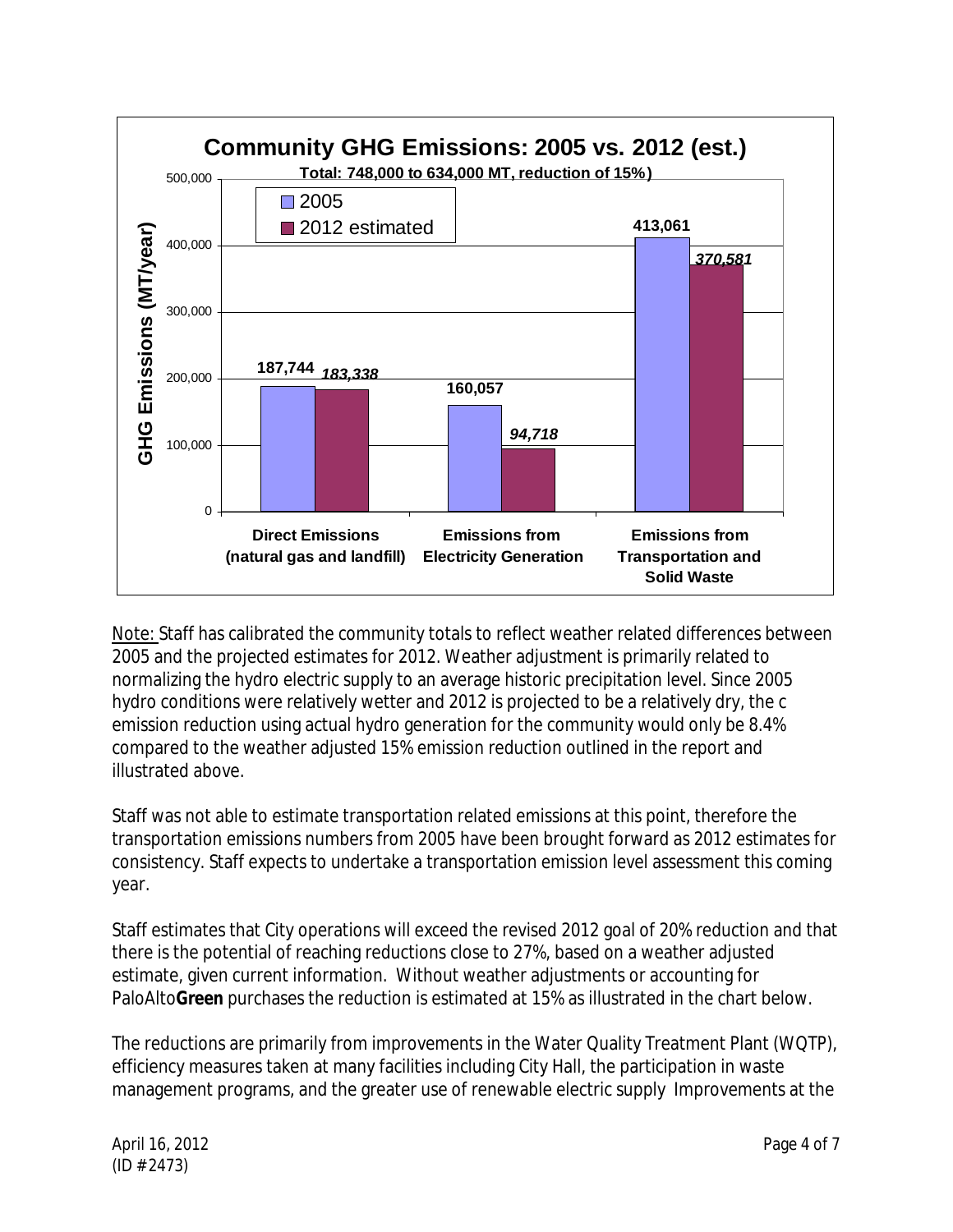Water Quality Treatment Plant were 1) replacing natural gas with landfill gas for the afterburner of the incinerator, 2) fine tuning the controls of the compressed air to the aeration tanks, 3) lighting upgrades, 4) installing solar photovoltaic panels and 5) installation of ultraviolet light disinfection to replace chlorination. Staff did not include biogenic sources which are a result of emissions associated with landfill and wastewater sludge incineration and over which we currently have no control. In addition, the comparative totals include the City's facilities participation in the PaloAlto**Green** program.



City Operations GHG Emissions: 2005 vs. 2012 (est.)

Staff has revised its baseline calculations for City operations emissions to be in line with the current calculation methodology known as the Local Government Operations protocol (LGOP). The LGOP was developed by Air Resources Board (ARB) staff in partnership with the Climate Action Reserve (CAR), The Climate Registry (TCR), and Local Governments for Sustainability (ICLEI). The LGOP was published in May 2010 and subsequently has become the standard methodology for calculating GHG emissions for Government operations. Even it Staff continued to use the original calculation methodology used in 2007, the City operations emissions would be reduced.

In addition to the emission reduction goals, the CPP also had other goals. These goals are tabulated below along with the progress made in achieving those goals.

| CPP Goals                                                                                                        | <b>Update on Progress</b>                                                                                                                                                            |
|------------------------------------------------------------------------------------------------------------------|--------------------------------------------------------------------------------------------------------------------------------------------------------------------------------------|
| Incorporate carbon reduction into the<br>City's Comprehensive Plan goals to<br>ensure continuity with other City | Draft greenhouse gas reduction strategies and<br>sustainability principals will be recommended<br>for incorporation in each element of the<br>amended Comprehensive Plan. Council is |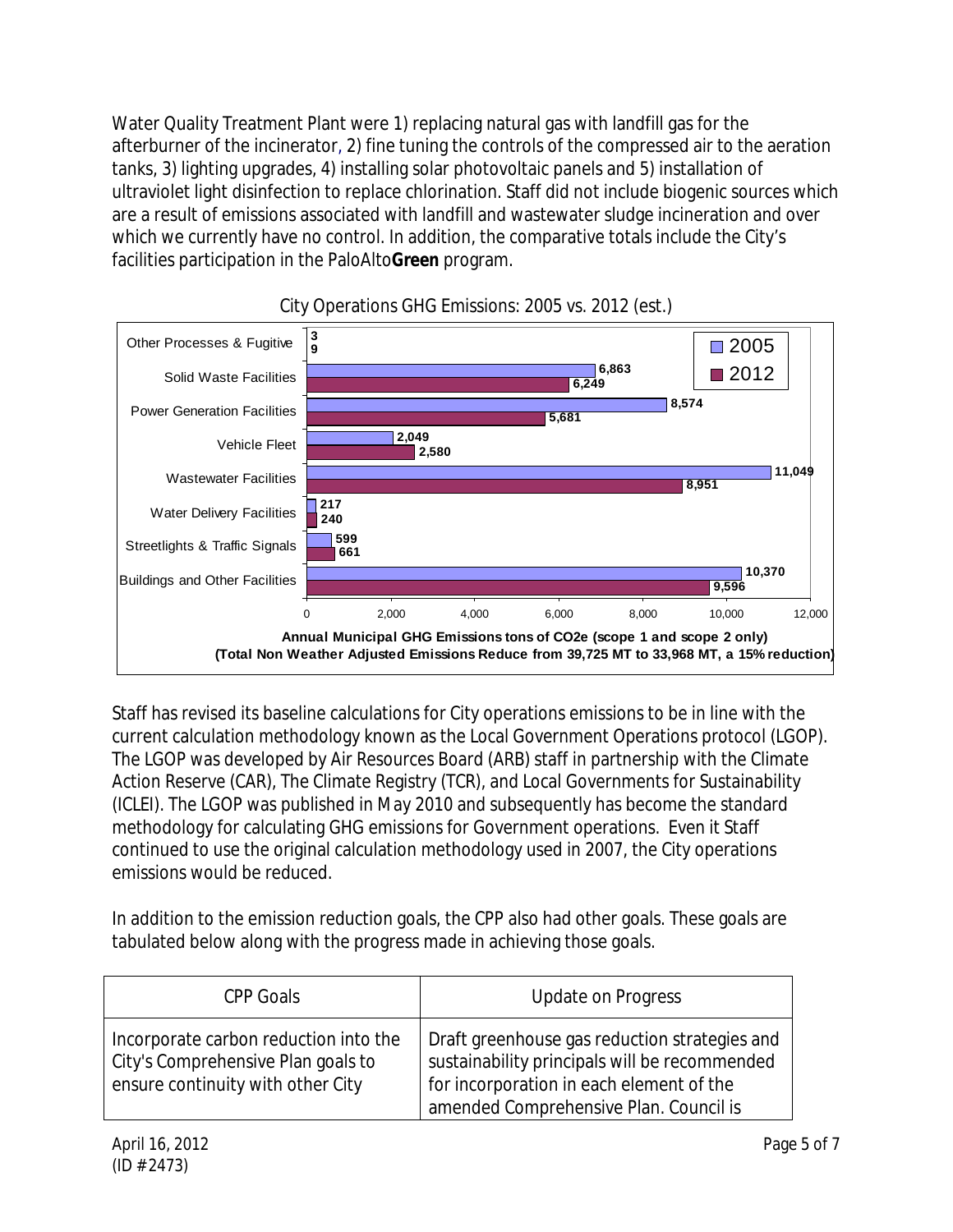| priorities                                                                                                                                                                                               | expected to adopt an amended<br>Comprehensive Plan in mid-2013.                                                                                                                                                                                                                                                                                                                                           |
|----------------------------------------------------------------------------------------------------------------------------------------------------------------------------------------------------------|-----------------------------------------------------------------------------------------------------------------------------------------------------------------------------------------------------------------------------------------------------------------------------------------------------------------------------------------------------------------------------------------------------------|
| Explore and evaluate a policy whereby<br>all of the Palo Alto Utilities would<br>become climate neutral and enable<br>customers to choose climate neutrality<br>through various voluntary<br>mechanisms. | City developed the nation's top-ranked<br>voluntary renewable energy program<br>PaloAltoGreen and is assessing the potential<br>of a carbon neutral electricity portfolio for all<br>customers.                                                                                                                                                                                                           |
| Use this CPP as a springboard for<br>determining GHG reducing actions, and<br>revisit action steps reformulated at<br>least biennially.                                                                  | Staff is committed to continually reviewing<br>and revising the CPP actions to continue to<br>lead in environmental sustainability.                                                                                                                                                                                                                                                                       |
| Maintain and report GHG inventories<br>on a regular basis                                                                                                                                                | Staff has compiled and reported on annual<br>municipal operations GHG emissions inventory<br>to national registries (CCAR, TCR) since 2005.<br>Staff is also internally using the Hara Emissions<br>Management System to consolidate and track<br>municipal GHG emissions.                                                                                                                                |
| Promote participation by Palo Alto<br>businesses in inventory efforts                                                                                                                                    | Staff will continue to be active in CCAR, SSV<br>(Sustainable Silicon Valley), JVSV (Joint<br>Venture Silicon Valley), SVLG (Silicon Valley<br>Leadership Group) or other organizations. This<br>includes participation by joint action agencies<br>and vendors with which Palo Alto interacts<br>(Northern California Power Agency, Palo Alto<br>Solid Waste Collection and hauling<br>agreements, etc.) |

A more detailed list of accomplishment is provided in Attachment D. This attachment is formatted in a manner similar to the original CPP so the reader can easily relate to the sections and programs discussed in 2007. Attachment D summarizes many of the City's sustainability efforts, and includes the following sections.

- 1. Utilities;
- 2. Sustainable Purchasing;
- 3. Transportation and Sustainable Land Use;
- 4. Green Building;
- 5. Zero Waste;
- 6. Education and Motivation.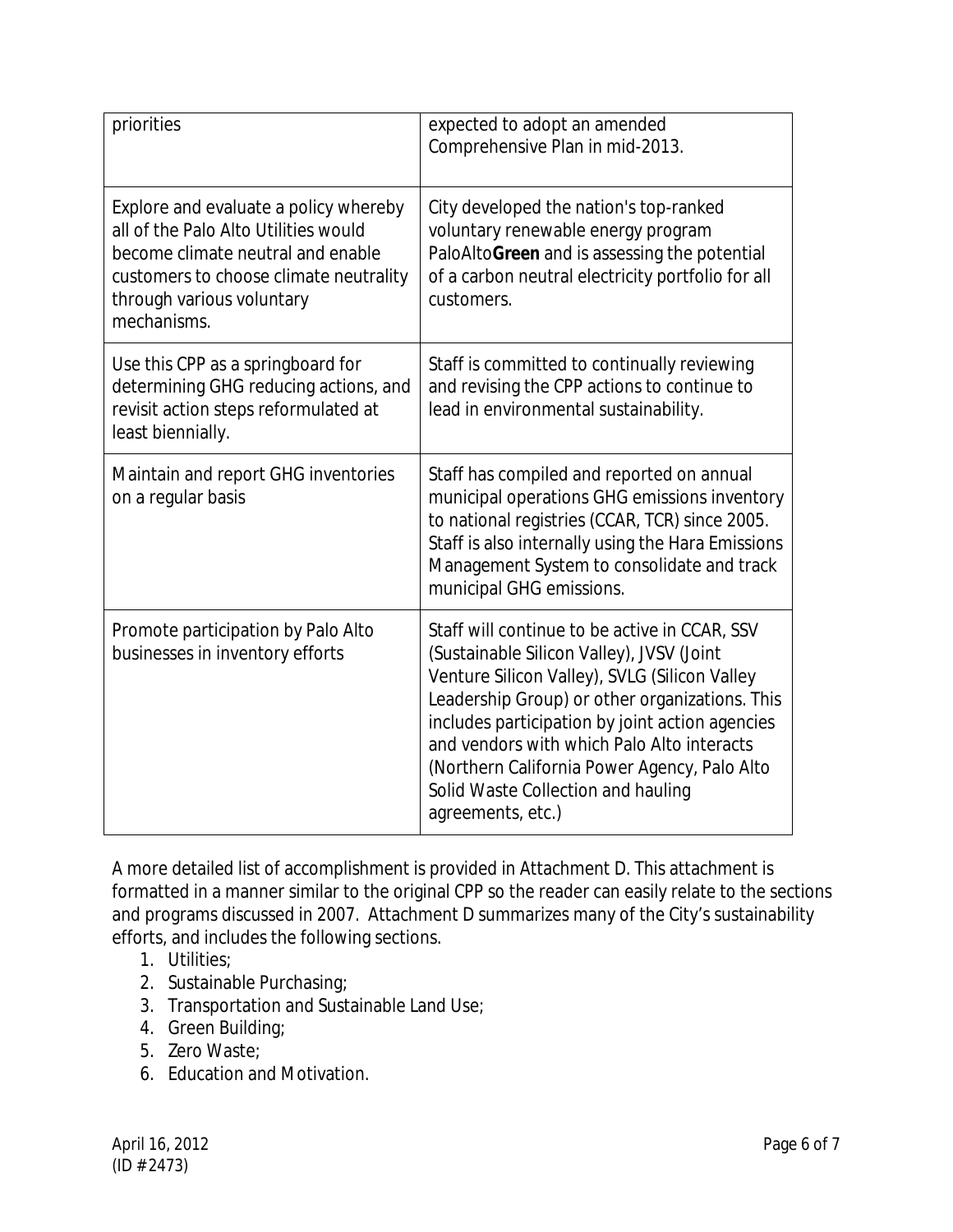This attachment outlines actions taken to reduce emissions from City and community GHG sources along with a review of existing programs and potential actions or new programs that could be undertaken in the future. Attachment A is a summary of the original Climate Protection Plan. The original plan can be found on the City's website (2007 CPP). Attachments B and C are tables that compare 2005 emissions baseline to staff's projected emissions for 2012 for both City operations and the community.

# Future vision for the Climate Protection Plan

To establish itself as a recognized leader in environmental sustainability, the City should continue to implement the Climate Protection Plan along with revisions to incorporate new programs including plans around adaptation to climate change. Staff plans to continue its effort to promote a carbon neutral electric portfolio and to review opportunities to collaborate with the Urban Forest Master Plan (UFMP) team and incorporate the values relating to the carbon sequestration properties of our urban forest. Staff is also reviewing the opportunity to have the Climate Protection Plan certified for CEQA (California Environmental Quality Act) compliance so that the EIR (Environmental Impact Report) process for development in Palo Alto could be streamlined. Finally, transportation-related emissions are under review and a consultant is expected to be engaged to help establish more rigorous protocols for calculating baseline and future transportation-related emissions.

# **Attachments:**

- Attachment A Summary of Climate Protection Plan (DOC)
- Attachment B Community Emissions (PDF)
- Attachment C City Operations Emissions (PDF)
- Attachment D (DOC)

Prepared By: Debra van Duynhoven,

City Manager Approval:

Department Head: James Keene, City Manager

Japres/Keene, City Manad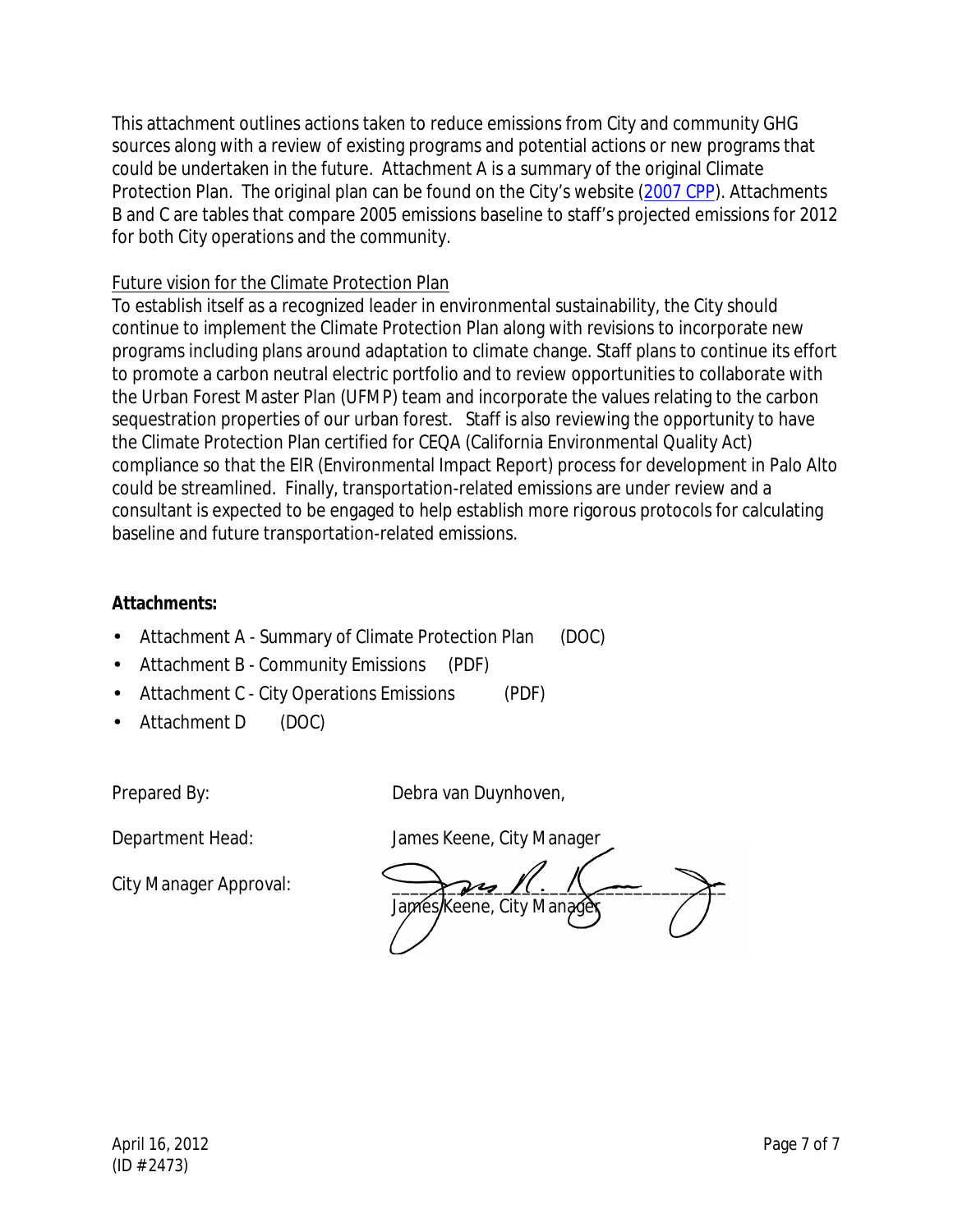#### **Summary Description of the 2007 Climate Protection Plan**

(Note: Emission estimates updated since 2007 and is reflected in the body of the report)

In December 2007 Council approved a Climate Protection Plan (CPP) that set a short, medium, and long term goals to reduce City operations and community greenhouse gas (GHG) emissions. These goals were:

- 1. Short Term Goal: By 2009, the City Operations will reduce emissions by 5% from 2005 emission levels for a total reduction of 3,266 metric tons of  $CO<sub>2</sub>$ .
- 2. Medium Term Goal: By 2012 the City Operations and Community will reduce emissions by 5% from 2005 emissions level for a total reduction of 29,702 metric tons of  $CO<sub>2</sub>$ .
- 3. Long Term Goals: By 2020, the City Operations and Community will reduce emissions by 15% of 2005 levels, equal to 119,140 metric tons of  $CO<sub>2</sub>$ , and bring the community in line with State emission reduction goals.

Outlined below in Figure 1 and Figure 2 are the City's and Community's GHG emissions profiles, as outlined in the 2007 CPP. The City's emissions of 65,329 Metric Tons of  $CO<sub>2</sub>e$  (MT  $CO<sub>2</sub>e$ ) and the community's emissions of 728,720 MT  $CO<sub>2</sub>e$  combined is equivalent to approximately 14 tonnes per resident. Electricity and natural gas related emissions account for approximately 40% of the 793,621 MT CO<sub>2</sub>e total municipal plus community emissions. (Note: the natural gas leakage estimate has since been substantially revised downwards, from 19,358 MT CO<sub>2</sub>e to 4,717 MTCO<sub>2</sub>e.)





Source: Climate Protection Plan: December 2007

#### **Note:**

Natural gas leakage numbers were updated with more accurate numbers since 2007 that resulted in considerable reduction in leakage estimates.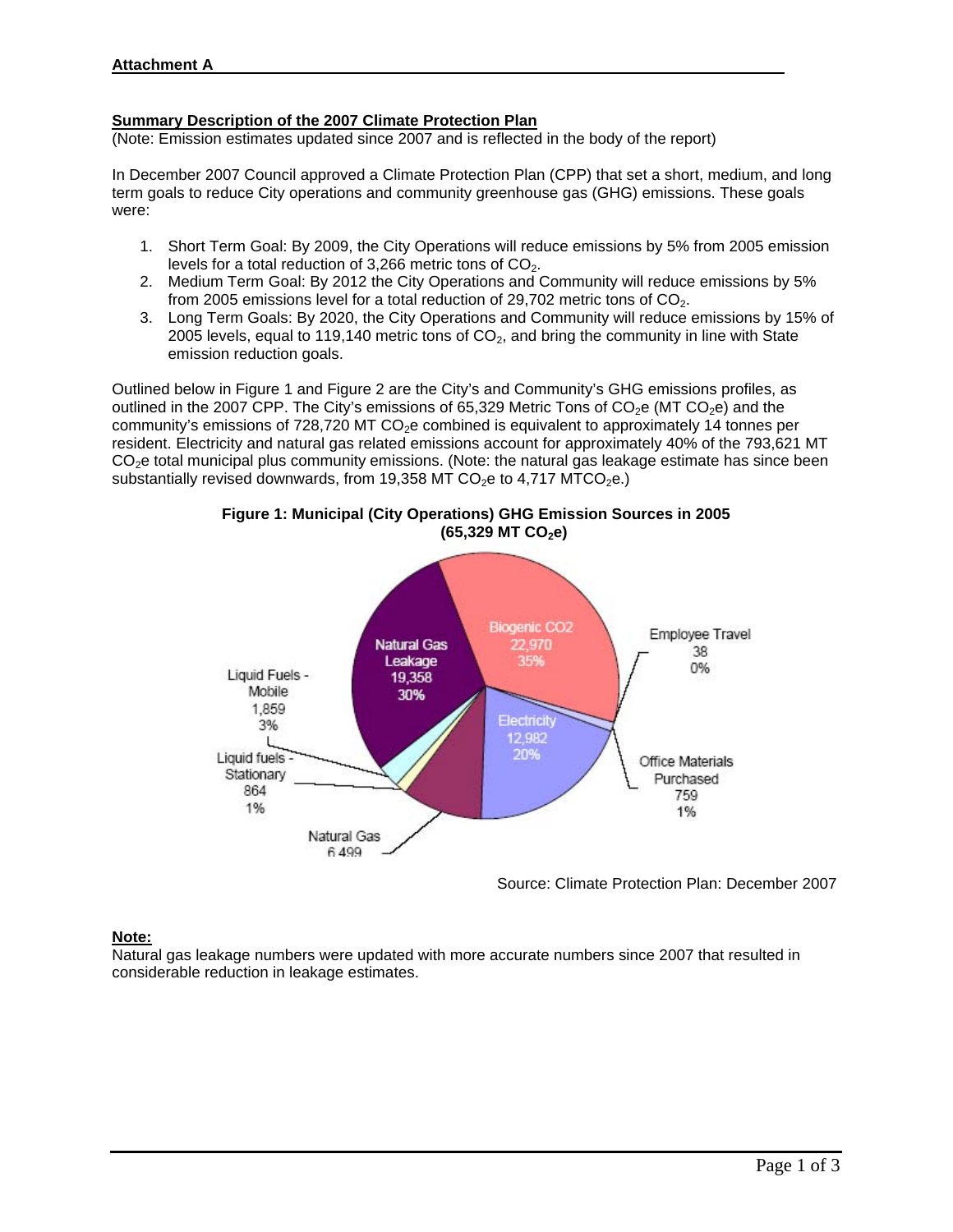

## **Figure 2: Community GHG Emission Sources in 2005 (726,720 MT CO2e)**

Source: Climate Protection Plan: December 2007

## B. Short Term GHG Reduction Goals

The City operations undertook a number of departmental level initiatives to meet the goal to reduce municipal GHG emissions by 5% at the end of 2009. Utilities energy efficiency and conservation programs were integral part of this effort. The initiative was classified under five main categories: employee education, electricity conservation and efficiency upgrades, paper use reduction, commute reduction, and waste reduction. A revised 2005 benchmark of 29,364 MT  $CO<sub>2</sub>$ e was established. This lower benchmark down from 65, 329 MT, figure 1 above) reflects the reduced estimate for natural gas leakage and biogenic emissions from the waste water treatment plant because the facility serves other cities too and Palo Alto has minimal control over those emissions.

In April 2010, staff reported to Council that municipal GHG emissions declined by 11% in 2009 relative to the revised baseline year of 2005 (excluding employee commute estimates) (CMR: 194:10). Emissions were down from 29,364 MT CO<sub>2</sub>e to 25,518 MT CO<sub>2</sub>e. The principle contributors to this reduction are outlined below:

- Major upgrades and process improvements at the water quality plant, accounted for 75% of the reduction
	- $\circ$  Replace natural gas used in the biosolids incinerator emission control equipment with landfill gas that had previously been burned in a flare
	- o Improve aeration system and replace air diffusers
	- o Install more efficient motors and lighting fixtures
- Upgrade building systems and fixtures
	- o Lighting fixture upgrades at the Elwell Court building
	- o Reduced lighting levels at selected locations
	- o City hall upgrades: motors, boilers, HVAC system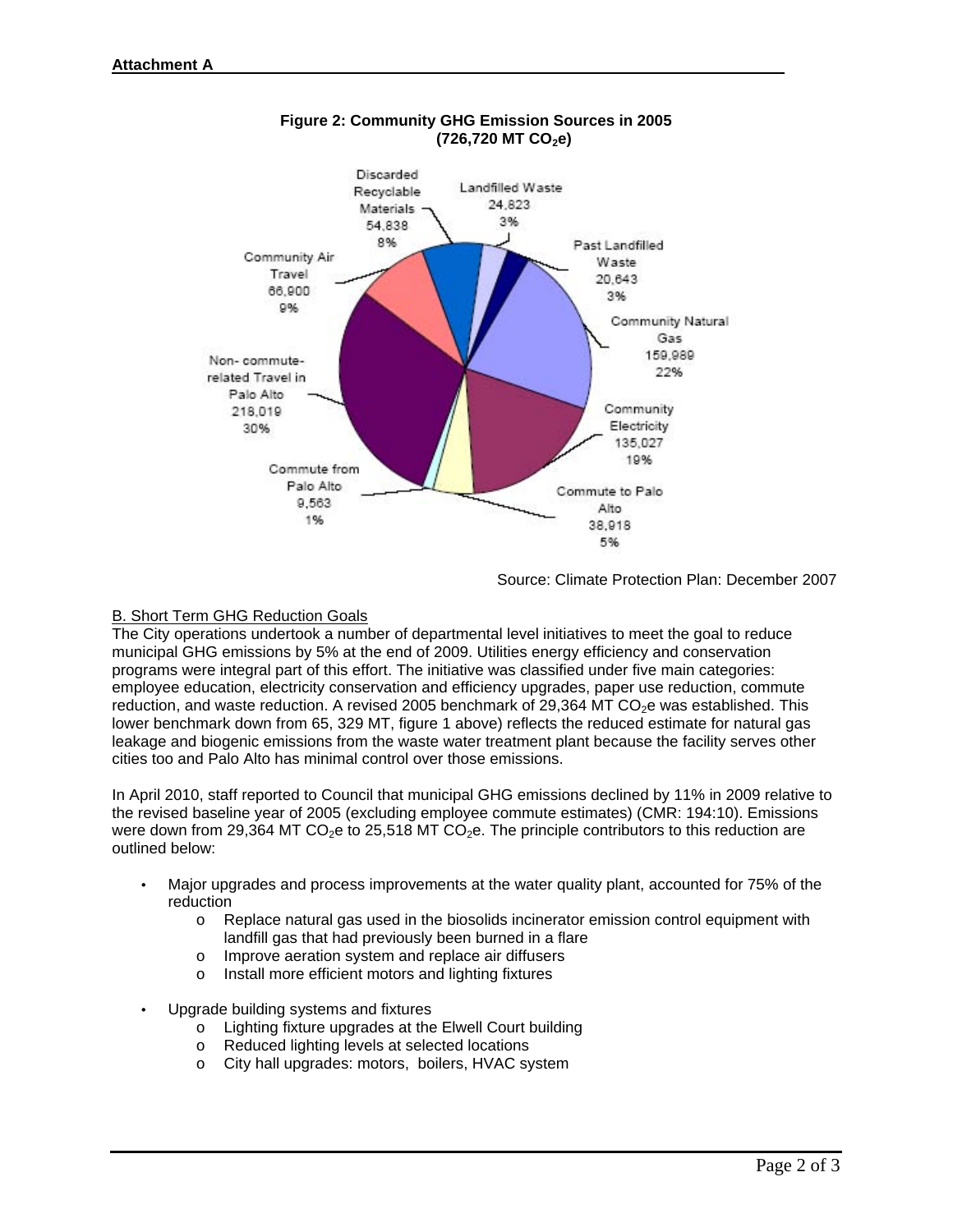#### C. Measurement and Reporting of GHG Emissions

In order to meet the long term GHG reductions, which is the difference between the 2005 GHG estimates and the 2020 emissions, a robust and consistent measurement methodology needs to be established. The 2007 CPP estimates for 2005 emission were based on the ICLEI methodologies prevailing at that time. These methodologies are being revised and updated, and considerable research has gone it to measurement and quantifying techniques over the past few years. Staff is following those measurement methodologies and coalescing our initial estimates with the new ones to develop a more robust baseline GHG estimate for 2005 in order to more accurately measure the change the emission since then. This is a continuous process and staff will have a more definitive update to Council in 2013.

Utilities staff have developed a robust understanding of GHG measurement techniques for utility operations by participating in the voluntary GHG emissions reporting program since 2006. The City reported its municipal GHG emissions estimates to the California Climate Action Registry (CCAR) from 2005 to 2009 and to the Climate Registry (TCR) in 2010.

The graph below is for illustrative purposes, to show how the measurement of all six GHG gases ( $CO<sub>2</sub>$ ,  $CH<sub>4</sub>$ , N<sub>2</sub>O, HFCs, PFCs, SF<sub>6</sub>) is important, and how the actual emissions associated with the City's electricity supply varies widely with the hydro electricity generation in the electric supply portfolio. As an example, year 2006 and 2010 were very wet and the City got a lot more hydroelectric supply, replacing market purchases (primarily consisting of natural gas based electricity supply) which the City otherwise would have purchased. It also includes methane  $(CH_4)$  and nitrous oxide  $(N_2O)$  from fugitive and process emissions which the City began reporting in 2008.



#### **Figure 3: Municipal Operations GHG Emission Sources, 2005-2010**

Utilities Department also began reporting the sources of its electricity supply to the California Air Resource Board (CARB) in 2009. This is mandated under the initial AB32 regulation. This annual report lists the sources of electricity for the year and is not administratively burdensome for now. CPAU has also been reporting to the USEPA on its SF6 inventory and leakages on a voluntary basis over the past five years, and has guidelines in place to minimize the leakage of this high potency GHG. CPAU is also moving away from purchasing SF6 insulated distribution system switchgear in order to reduce its total SF6 inventory.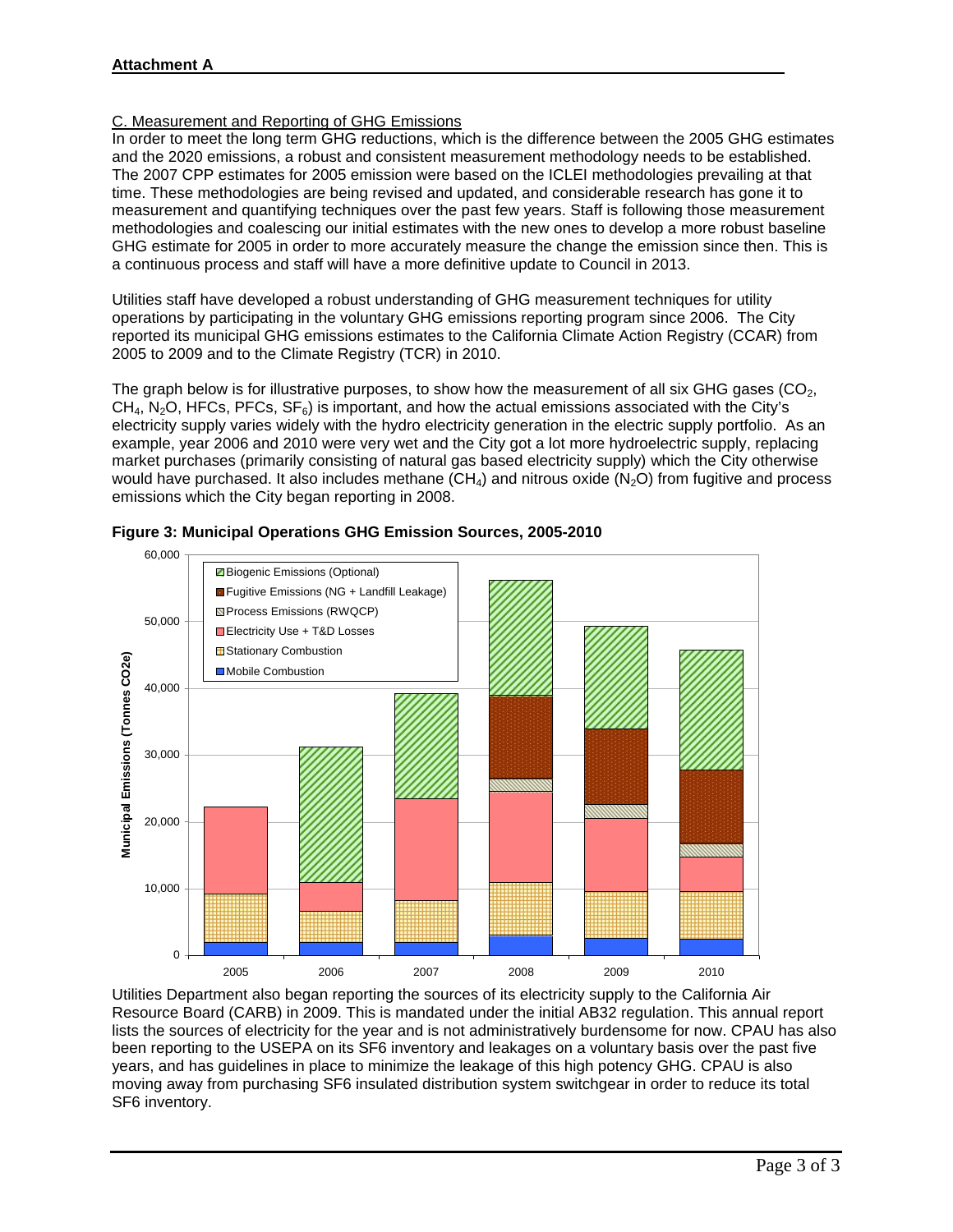#### **City of Palo Alto GHG Emissions Summary**

COMMUNITY EMISSIONS

All Units in Metric Tonnes of CO2e

|                                                                            |                      | <b>2012 Data</b>      |                               |                           |                         |
|----------------------------------------------------------------------------|----------------------|-----------------------|-------------------------------|---------------------------|-------------------------|
|                                                                            | 2005 Data            | 2005 CO <sub>2e</sub> | estimates                     | 2012 estimated CO2e Notes |                         |
| <b>Scope 1 Emissions</b>                                                   |                      |                       |                               |                           |                         |
| Natural Gas Use                                                            | 31,374,970<br>therms | 159,989               | 30,642,287<br>therms          | 154,444                   | 1                       |
| Natural Gas Distribution Leakage                                           |                      | 4,717                 |                               | 4,718                     |                         |
| Palo Alto Landfill Fugitive Emissions                                      |                      | 6,811                 |                               | 6,248                     | $\overline{2}$          |
| Palo Alto Landfill Gas Flaring<br>(biogenic)                               | 144,681 Mcf<br>LFG   | 5,853                 |                               | 7,554                     | 3                       |
| <b>Wastewater Stationary Combustion</b>                                    |                      | 1,792                 | 6,543 dry tons<br>incinerated | 1,792                     | 4                       |
| Wastewater Process Emissions                                               |                      | 1,953                 |                               | 1,953                     | 5                       |
| Wastewater Sludge Incineration<br>(biogenic)                               |                      | 10,374                | 6,543 dry tons<br>incinerated | 10,374                    | 6                       |
| <b>Scope 2 Emissions</b>                                                   |                      |                       |                               |                           |                         |
| Electricity - total                                                        | 996,091,198          | 146,227               | 1,015,981,512                 | 133,410                   |                         |
| <b>Hydro Supply</b>                                                        | 548,759,598          | $\overline{0}$        | 417,028,611                   | $\overline{0}$            |                         |
| <b>Renewables Supply</b>                                                   | 49,980,000           | $\Omega$              | 188,571,259                   | $\Omega$                  |                         |
| <b>Brown Power Supply</b>                                                  | 397,351,600          | 158,427               | 410,381,643                   | 163,623                   |                         |
| Renewable Energy Credits (PAG)                                             | 30,600,755           | (12, 201)             | 75,776,000                    | (30, 213)                 | 7                       |
| <b>Scope 2 Emissions -- Weather</b>                                        |                      |                       |                               |                           |                         |
| <b>Adjusted</b><br>Electricity - total                                     | 996,091,198          | 160,057               | 1,015,981,512                 | 94,718                    |                         |
| <b>Hydro Supply</b>                                                        | 514,072,516          | 0                     | 514,072,516                   | $\mathbf 0$               |                         |
| Renewables Supply                                                          | 49,980,000           | $\Omega$              | 188,571,259                   | $\Omega$                  |                         |
| <b>Brown Power Supply</b>                                                  | 432,038,682          | 172,257               | 313,337,737                   | 124,930                   |                         |
| Renewable Energy Credits (PAG)                                             | 30,600,755           | (12, 201)             | 75,776,000                    | (30, 213)                 |                         |
| <b>Scope 3 Emissions</b>                                                   |                      |                       |                               |                           |                         |
| Commute within town                                                        |                      | 671                   |                               | 671                       | 8                       |
| Commute into Palo Alto                                                     |                      | 38,918                |                               | 38.918                    | $\overline{8}$          |
| Commute from Palo Alto                                                     |                      | 9,563                 |                               | 9.563                     | $\overline{8}$          |
| Non Commute Travel                                                         |                      | 217,348               |                               | 217,348                   | $\overline{\mathbf{8}}$ |
| Palo Alto Air Travel                                                       |                      | 66,900                |                               | 66,900                    | $\overline{8}$          |
| Life Cycle Emissions From Annual<br><b>Total Waste Placed in Landfills</b> | 69,491               | 24,823                | 32,434                        | 11,586                    | $\overline{9}$          |
| Landfilling of Recyclable Materials                                        |                      |                       |                               |                           |                         |
| Paper                                                                      | 9,955                | 31,299                | 4.646                         | 14.608                    | 9                       |
| Plastic                                                                    | 2,236                | 3,307                 | 1,044                         | 1,543                     | $\overline{9}$          |
| <b>Plastic Bags</b>                                                        | 306                  | 518                   | 143                           | 242                       | $\overline{9}$          |
| Glass                                                                      | 1,147                | 321                   | 535                           | 150                       | $\overline{9}$          |
| Aluminum Cans                                                              | 113                  | 1,537                 | 53                            | 717                       | $\overline{9}$          |
| <b>Mixed Metal</b>                                                         | 2,373                | 11,274                | 1,108                         | 5,262                     | $\overline{9}$          |
| Concrete                                                                   | 1,383                | 14                    | 645                           |                           | $\overline{9}$          |
| Wood                                                                       | 2,670                | 6,568                 | 1,246                         | 3,066                     | $\boldsymbol{9}$        |
|                                                                            |                      |                       |                               |                           |                         |
| Total (biogenic excluded)                                                  |                      | 734,550               |                               | 673,146                   |                         |

**748,380 634,453**

**Total (weather-adjusted, biogenic excluded)**

| 748,380 |
|---------|
|         |

reduction of 15.22%

**Notes**

**1** Total Citywide NG sales (not including COBUG use or CNG use) \* 5.306 kg CO2 per therm

**2** 2012 estimate is number reported to TCR for 2010; calculated using total captured landfill gas, actual methane percentage, and assumed 75% capture rate. 2005 estimate has been revised to reflect current methodologies.

 2012 estimate is number reported to TCR for 2010 and represents biogenic emissions from flaring of landfill gas and burning landfill 2012 estimate is number reported to TCR for 2010 and represents N2O emissions from incineration of biosolids; RWQCP natural 2012 estimate is number reported to TCR for 2010 and represents N2O emissions from biological treatment process and from 2012 estimate is number reported to TCR for 2010 and represents biogenic emissions from incineration of biosolids at RWQCP;

**7** 2012 estimate is from the 2011 PAG sales total

**8** Emission related to transportation have not been revised for 2012

**9** Based on ratio of 2011 to 2005 tons landfilled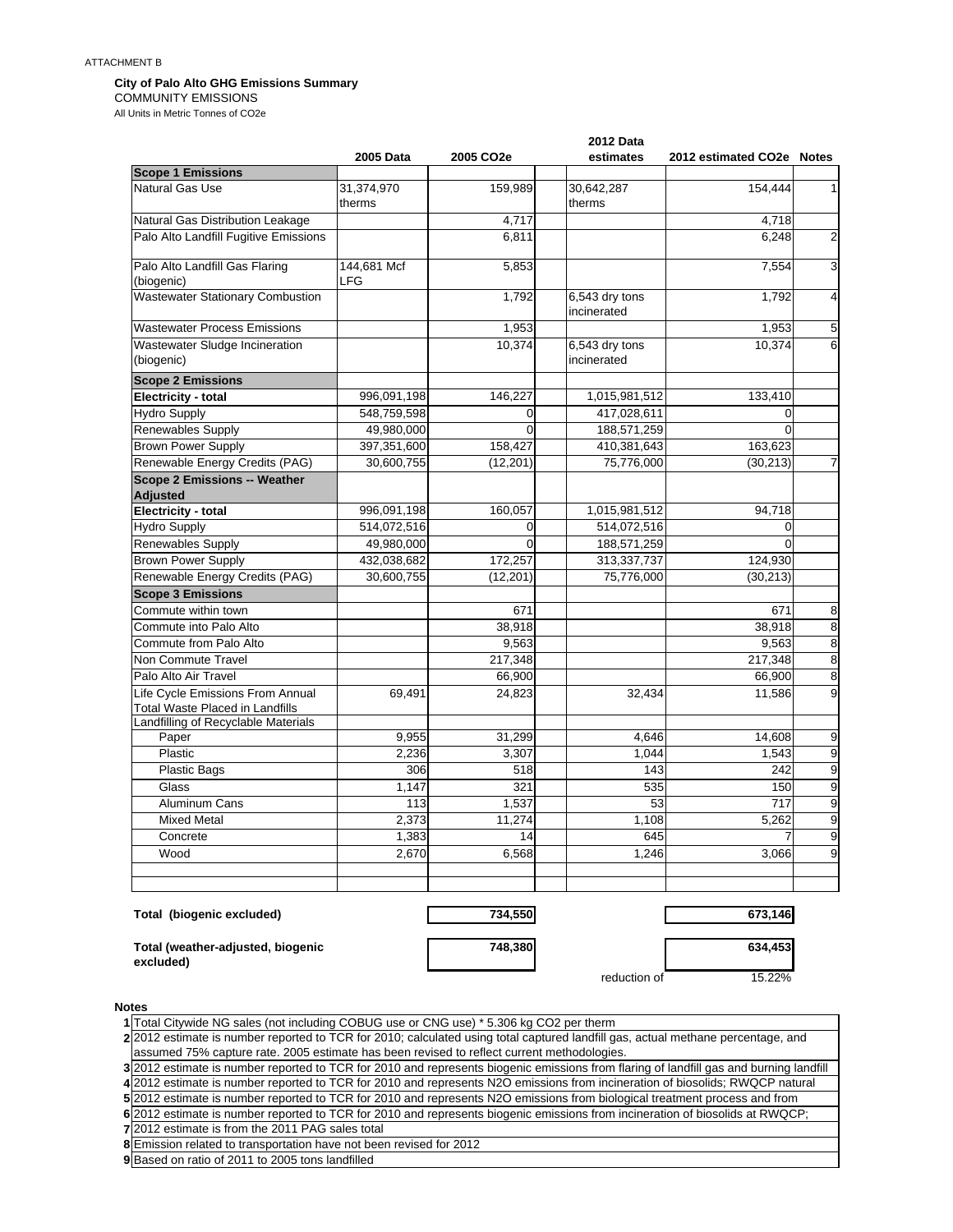#### **City of Palo Alto GHG Emissions Summary**

MUNICIPAL OPERATIONS based upon the TCR/LGOP reporting All Units in Metric Tonnes of CO2e

|         | <b>Buildings and Other Facilities</b>  | 2005             | 2012 estimate * |       |
|---------|----------------------------------------|------------------|-----------------|-------|
| Scope 1 |                                        | CO <sub>2e</sub> |                 |       |
|         | <b>Stationary Combustion</b>           | 3,524            |                 | 2,615 |
|         | <b>Fugitive Emissions</b>              | 5,163            |                 | 5,116 |
|         | <b>Total Direct Emissions</b>          | 8.686            |                 | 7,731 |
|         | <b>Direct Biogenic Emissions</b>       |                  |                 |       |
|         | <b>Stationary Combustion</b>           | ſ                |                 |       |
|         | <b>Total Direct Biogenic Emissions</b> | 0                |                 |       |
| Scope 2 |                                        |                  |                 |       |
|         | <b>Purchased Electricity</b>           | 1.684            |                 | 1,865 |
|         | <b>Purchased Steam</b>                 |                  |                 |       |
|         | <b>Purchased Heating</b>               | 0                |                 |       |
|         | <b>Purchased Cooling</b>               | O                |                 |       |
|         | <b>Total Indirect Emissions</b>        | 1.684            |                 | 1,865 |

|         | <b>Streetlights and Traffic Signals</b> |     |  |     |
|---------|-----------------------------------------|-----|--|-----|
| Scope 2 |                                         |     |  |     |
|         | <b>Purchased Electricity</b>            | 599 |  | 661 |
|         | <b>Purchased Steam</b>                  |     |  |     |
|         | Purchased Heating                       |     |  |     |
|         | <b>Purchased Cooling</b>                |     |  |     |
|         | <b>Total Indirect Emissions</b>         | 599 |  | 661 |

|         | <b>Water Delivery Facilities</b>       |     |                |
|---------|----------------------------------------|-----|----------------|
| Scope 1 |                                        |     |                |
|         | <b>Stationary Combustion</b>           |     |                |
|         | <b>Total Direct Emissions</b>          |     |                |
|         | <b>Direct Biogenic Emissions</b>       |     |                |
|         | <b>Stationary Combustion</b>           |     | 0              |
|         | <b>Total Direct Biogenic Emissions</b> |     | 0              |
| Scope 2 |                                        |     |                |
|         | <b>Purchased Electricity</b>           | 216 | 239            |
|         | <b>Purchased Steam</b>                 |     | $\mathbf 0$    |
|         | <b>Purchased Heating</b>               |     | $\mathbf{0}$   |
|         | <b>Purchased Cooling</b>               |     | $\overline{0}$ |
|         | <b>Total Indirect Emissions</b>        | 216 | 239            |

| <b>Wastewater Facilities</b>           |        |       |
|----------------------------------------|--------|-------|
| Scope 1                                |        |       |
| <b>Stationary Combustion</b>           | 6,419  | 4,333 |
| <b>Process Emissions</b>               | 1,953  | 1,953 |
| <b>Fugitive Emissions</b>              |        | 0     |
| <b>Total Direct Emissions</b>          | 8,502  | 6,416 |
| <b>Direct Biogenic Emissions</b>       |        |       |
| <b>Stationary Combustion</b>           | 10,374 | 9,621 |
| <b>Total Direct Biogenic Emissions</b> | 10.374 | 9,621 |
| Scope 2                                |        |       |
| <b>Purchased Electricity</b>           | 2,547  | 2,535 |
| <b>Purchased Steam</b>                 |        | 0     |
| <b>Purchased Heating</b>               |        | 0     |
| <b>Purchased Cooling</b>               |        | 0     |
| <b>Total Indirect Emissions</b>        | 2,547  | 2,535 |

| <b>Vehicle Fleet</b> |                               |       |       |
|----------------------|-------------------------------|-------|-------|
| Scope 1              |                               |       |       |
|                      | Mobile Combustion             | 2.047 | 2.578 |
|                      | <b>Fugitive Emissions</b>     |       |       |
|                      | <b>Stationary Combustion</b>  |       |       |
|                      | <b>Total Direct Emissions</b> | 2.049 | 2.580 |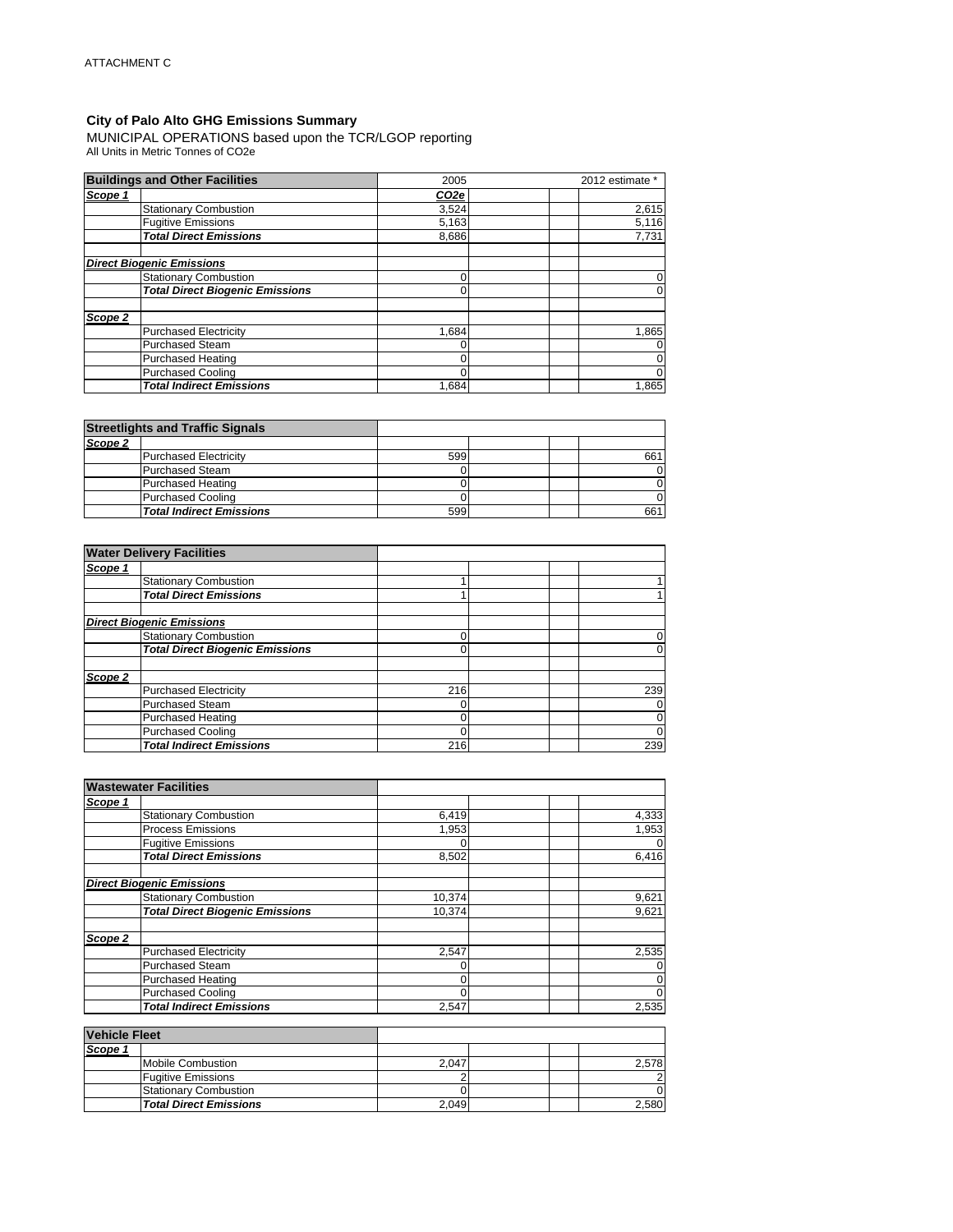|         | <b>Direct Biogenic Emissions</b>       |  |  |
|---------|----------------------------------------|--|--|
|         | <b>Mobile Combustion</b>               |  |  |
|         | <b>Stationary Combustion</b>           |  |  |
|         | <b>Total Direct Biogenic Emissions</b> |  |  |
| Scope 2 |                                        |  |  |
|         | Purchased Electricity for EVs          |  |  |
|         | <b>Total Indirect Emissions</b>        |  |  |

|         | <b>Power Generation Facilities</b>     |       |                |
|---------|----------------------------------------|-------|----------------|
| Scope 1 |                                        |       |                |
|         | <b>Stationary Combustion</b>           |       | 0              |
|         | <b>Process Emissions</b>               |       | 0              |
|         | <b>Fugitive Emissions</b>              |       | 0              |
|         | <b>Total Direct Emissions</b>          |       | 0              |
|         | <b>Direct Biogenic Emissions</b>       |       |                |
|         | <b>Stationary Combustion</b>           |       | 0              |
|         | <b>Total Direct Biogenic Emissions</b> |       | $\overline{0}$ |
| Scope 2 |                                        |       |                |
|         | <b>Purchased Electricity</b>           | 8,574 | 5,681          |
|         | <b>Purchased Steam</b>                 |       | 0              |
|         | <b>Purchased Heating</b>               |       | 0              |
|         | <b>Purchased Cooling</b>               |       | 0              |
|         | <b>Total Indirect Emissions</b>        | 8,574 | 5,681          |

| <b>Solid Waste Facilities</b>          |       |             |
|----------------------------------------|-------|-------------|
| Scope 1                                |       |             |
| <b>Stationary Combustion</b>           | 35    | 26          |
| <b>Process Emissions</b>               | 0     | $\mathbf 0$ |
| <b>Fugitive Emissions</b>              | 6,811 | 6,204       |
| <b>Total Direct Emissions</b>          | 6.846 | 6.231       |
|                                        |       |             |
| <b>Direct Biogenic Emissions</b>       |       |             |
| Stationary Combustion (flaring)        | 5,853 | 7,554       |
| <b>Total Direct Biogenic Emissions</b> | 5,853 | 7,554       |
| Scope 2                                |       |             |
| <b>Purchased Electricity</b>           | 17    | 19          |
| <b>Purchased Steam</b>                 |       | $\mathbf 0$ |
| Purchased Heating                      |       | $\mathbf 0$ |
| Purchased Cooling                      | 0     | $\mathbf 0$ |
| <b>Total Indirect Emissions</b>        | 17    | 19          |

|         | <b>Other Processes &amp; Fugitive Emissions</b> |  |  |
|---------|-------------------------------------------------|--|--|
| Scope 1 |                                                 |  |  |
|         | <b>Process Emissions</b>                        |  |  |
|         | <b>Fugitive Emissions</b>                       |  |  |
|         | <b>Total Direct Emissions</b>                   |  |  |

| <b>TOTAL EMISSIONS - 2005</b>       | Weather adjusted |        |        | Weather adjusted |  |
|-------------------------------------|------------------|--------|--------|------------------|--|
| Scope 1                             | 26.088           | 26,088 | 22.968 | 22,968           |  |
| <b>Direct Biogenic Emissions</b>    | 16,228           | 16,228 | 17,175 | 17,175           |  |
| Scope 2                             | 13.637           | 16,329 | 11.000 | 11,487           |  |
| <b>TOTAL</b>                        | 55,953           | 58,645 | 51.143 | 51,630           |  |
| <b>TOTAL NON-BIOGENIC</b>           | 39,725           | 42,417 | 33,968 | 34,455           |  |
|                                     |                  |        |        |                  |  |
| Weather adjusted total non biogenic |                  | 42.417 |        | 34.455           |  |
|                                     |                  |        |        | 19% reduction    |  |
| PAG purchases (municipal) (RECs)    |                  | 0      |        | 8.988            |  |
| PAG purchases (municipal) (tonnes)  |                  | 0      |        | 3,584            |  |
|                                     |                  |        |        |                  |  |
| <b>Total GHG comparision**</b>      |                  | 42.417 |        | 30.872           |  |
|                                     |                  |        |        | 27% reduction    |  |

\* Estimate is using 2009 numbers we publicly reported

\*\* Total\*\* GHGs includes reductions associated with PAG purchases and only non-biogenic, weather adjusted estimates.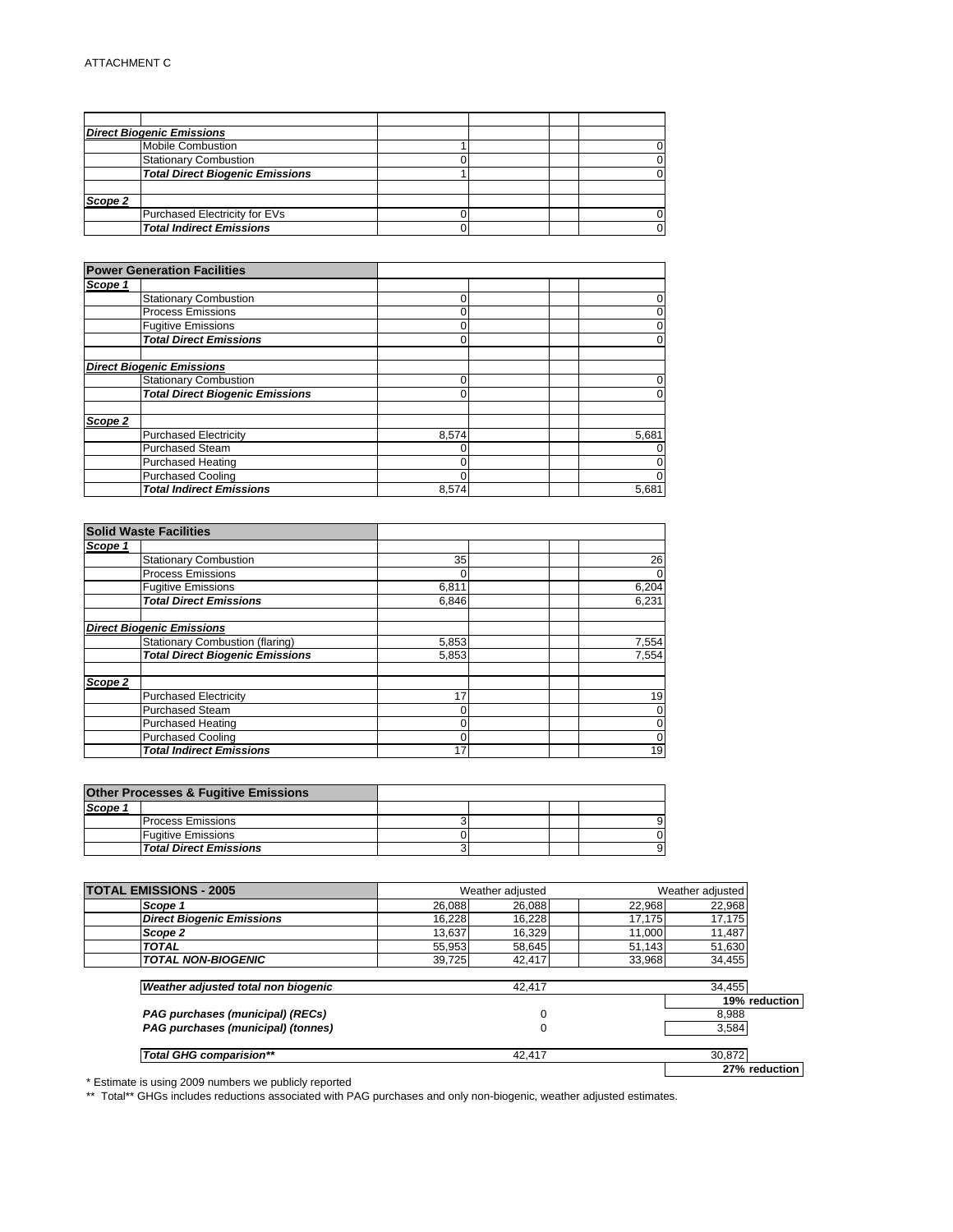#### **Attachment D includes the following sections;**

- 1. Utilities;
- 2. Sustainable Purchasing;
- 3. Transportation and Sustainable Land Use;
- 4. Green Building;
- 5. Zero Waste;
- 6. Education and Motivation.

Each section of Attachment D corresponds to the sections in the original CPP. In each section, Staff has evaluated actions for reducing emissions from City and Community GHG sources. To the extent possible, Staff has reviewed existing programs, described results and the potential actions or programs that will help reach future goals.

#### **1. Utilities**

Considerable progress has been made through the City of Palo Alto Utilities (CPAU) programs to reduce the carbon emissions associated with community electricity and gas usage since 2005. The tables below illustrate CPAU programs that are projected to reduce electric supply related emissions by 41%, and natural gas supply related emissions by 7%, from 2005 levels by the end of 2012. Increases in the renewable electric supply, as well as increased participation in the PaloAlto**Green** program, energy efficiency and conservation programs were the principal drivers for this reduction.

The City's electricity usage has remained generally flat since 2005, but is expected to increase in 2012 primarily due to a large commercial customer moving computer server operations into Palo Alto. Natural gas usage has dropped due to energy savings and because a large commercial customer wound down its operations in Palo Alto.

|                                                               | Metric Tons of CO <sub>2</sub><br>per year |
|---------------------------------------------------------------|--------------------------------------------|
| <b>Reference Year 2005 Emissions</b>                          | 160,000                                    |
| Changes in Emissions since 2005:                              |                                            |
| Efficiency & Conservation Programs: 2.7% savings              | (11,000)                                   |
| Incremental local solar PV Installation: 2,560 kW             | (1,500)                                    |
| Increase in Renewable Energy Supply: from 5% to 19%           | (55,000)                                   |
| Increase Palo Alto Green Participation: from 3% to 8%         | (18,000)                                   |
| Economic Activity Related Load Growth: principally commercial | 20,000                                     |
| Projected Year 2012 Emissions (59% of 2005 Emissions)         | 95,000                                     |

#### **Estimated Electricity Consumption Related Emissions & Impact of Utilities' Programs**

#### **Estimated Natural Gas Consumption Related Emissions & Impact of Utilities Programs**

|                                                                | Metric Tons of CO <sub>2</sub><br>per year |
|----------------------------------------------------------------|--------------------------------------------|
| <b>Reference Year 2005 Emissions</b>                           | 167,000                                    |
| Changes in Emissions since 2005:                               |                                            |
| Efficiency & Conservation Programs: 1.3% savings               | (2, 100)                                   |
| Incremental local solar hot water systems: 34 systems          | (38)                                       |
| Distribution pipeline related leakage reduction                | 0                                          |
| Economic Activity Related Load Decline: principally commercial | (9,500)                                    |
| Projected Year 2012 Emissions (93% of 2005 Emissions)          | 155,000                                    |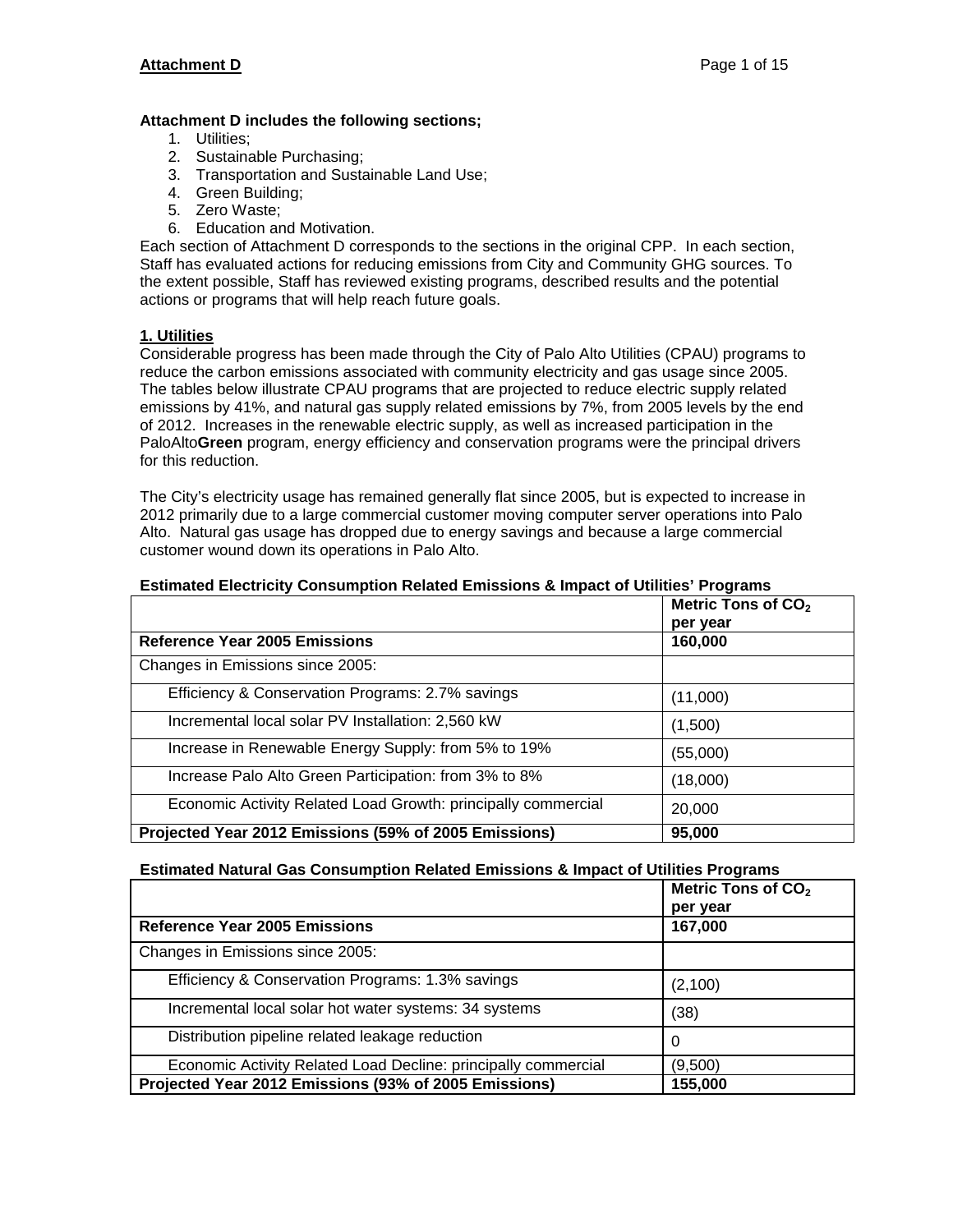State and federal agencies continue to tighten appliance efficiency standards and code requirements leading to additional energy savings for the community. These savings are in the baseline beyond those the City is allowed to count in meeting the established gas and electric long-term energy efficiency goals. CPAU continues to aggressively pursue those goals and expects to achieve an additional 4% to 5% savings of both electricity and natural gas usage. CPAU also expects to increase the renewable supply from 20% of the City's electricity sales in 2011 to at least 33% by 2015. The renewable supply goal is expected to be achieved within the 0.5¢/kWh electric retail rate impact measure approved by Council.

Beyond the 33% renewable supply goal, there is interest in the community to have a 100% carbon neutral electric supply portfolio. A carbon neutral electric supply portfolio would reduce the carbon emissions of the electric portfolio from 160,000 metric tons (MT) in 2005 (and 95,000 MT in 2012) to zero. Since electricity accounted for 19% of the community's entire emissions in 2005, a carbon neutral electric supply portfolio alone would result in a 19% reduction in community emissions.

#### Energy Efficiency and Conservation Program Achievements

The City of Palo Alto Utilities (CPAU) has made considerable progress since 2005 in reducing the community's use of electricity and natural gas through energy efficiency (EE) and conservation programs. The current annual impact electric efficiency and conservation gains attained through CPAU programs from 2005 through Fiscal Year (FY) 2011 is 27,573 megawatt-hours per year (MWh/year) or 2.7% of annual load, as illustrated in Table B1 below. This has resulted in an emission reduction of 10,992 MT. As shown in Table B2, natural gas EE savings achieved since 2005 total 498,938 therms, or 1.5% of annual natural gas load, which translates into emission reductions of 2,647 MT.

| Year    | <b>Annual EE</b><br><b>Savings</b><br><b>Goals</b> | <b>Added</b><br><b>Savings</b><br>(MWh/yr) | <b>Added Savings</b><br>Achieved (% of<br>load) | Past & Present<br><b>Savings Achieved</b><br>(MWh/yr) | <b>Past &amp; Present</b><br><b>GHG Reductions</b><br>(MT/yr) |
|---------|----------------------------------------------------|--------------------------------------------|-------------------------------------------------|-------------------------------------------------------|---------------------------------------------------------------|
| FY 2006 | na                                                 | 1,877                                      | 0.19%                                           | 1,877                                                 | 748                                                           |
| FY 2007 | na                                                 | 4,711                                      | 0.48%                                           | 6,587                                                 | 2,626                                                         |
| FY 2008 | 0.25%                                              | 4,399                                      | 0.44%                                           | 10,986                                                | 4,380                                                         |
| FY 2009 | 0.28%                                              | 4,668                                      | 0.47%                                           | 15,654                                                | 6,2540                                                        |
| FY 2010 | 0.31%                                              | 5,270                                      | 0.55%                                           | 20,924                                                | 8,341                                                         |
| FY 2011 | 0.60%                                              | 6,650                                      | 0.70%                                           | 27,573                                                | 10,992                                                        |
| FY 2012 | 0.65%                                              | n/a                                        | n/a                                             | n/a                                                   | n/a                                                           |

#### **Table B1: Electricity Efficiency and Conservation Savings and GHG Reductions**

#### **Table B2: Natural Gas Efficiency and Conservation Savings and GHG Reductions**

| Year    | <b>Annual</b><br><b>Savings</b> | <b>Added</b><br><b>Savings</b> | <b>Added Savings</b><br>Achieved (% of | <b>Past and Present</b><br><b>Savings Achieved</b> | <b>Past and Present</b><br><b>GHG Reductions</b> |
|---------|---------------------------------|--------------------------------|----------------------------------------|----------------------------------------------------|--------------------------------------------------|
|         | <b>Goals</b>                    | (therms/yr)                    | load)                                  | (therms/yr)                                        | (MT/yr)                                          |
| FY 2006 | n/a                             | 24,429                         | 0.08%                                  | 24,429                                             | 130                                              |
| FY 2007 | n/a                             | 16,050                         | 0.05%                                  | 40,479                                             | 215                                              |
| FY 2008 | 0.25%                           | 35,237                         | 0.11%                                  | 75,716                                             | 402                                              |
| FY 2009 | 0.28%                           | 146,028                        | 0.48%                                  | 221,744                                            | 1,177                                            |
| FY 2010 | 0.32%                           | 107,993                        | 0.40%                                  | 329,737                                            | 1,750                                            |
| FY 2011 | 0.40%                           | 169,198                        | 0.55%                                  | 498,935                                            | 2,647                                            |
| FY 2012 | 0.45%                           | n/a                            | n/a                                    | n/a                                                | n/a                                              |

In addition, water efficiency and conservation programs have achieved more than 1.5% reduction in water consumption since 2005, but these savings has minimal impact on City's carbon footprint.

A Demand Side Management (DSM) program includes renewable energy, energy and water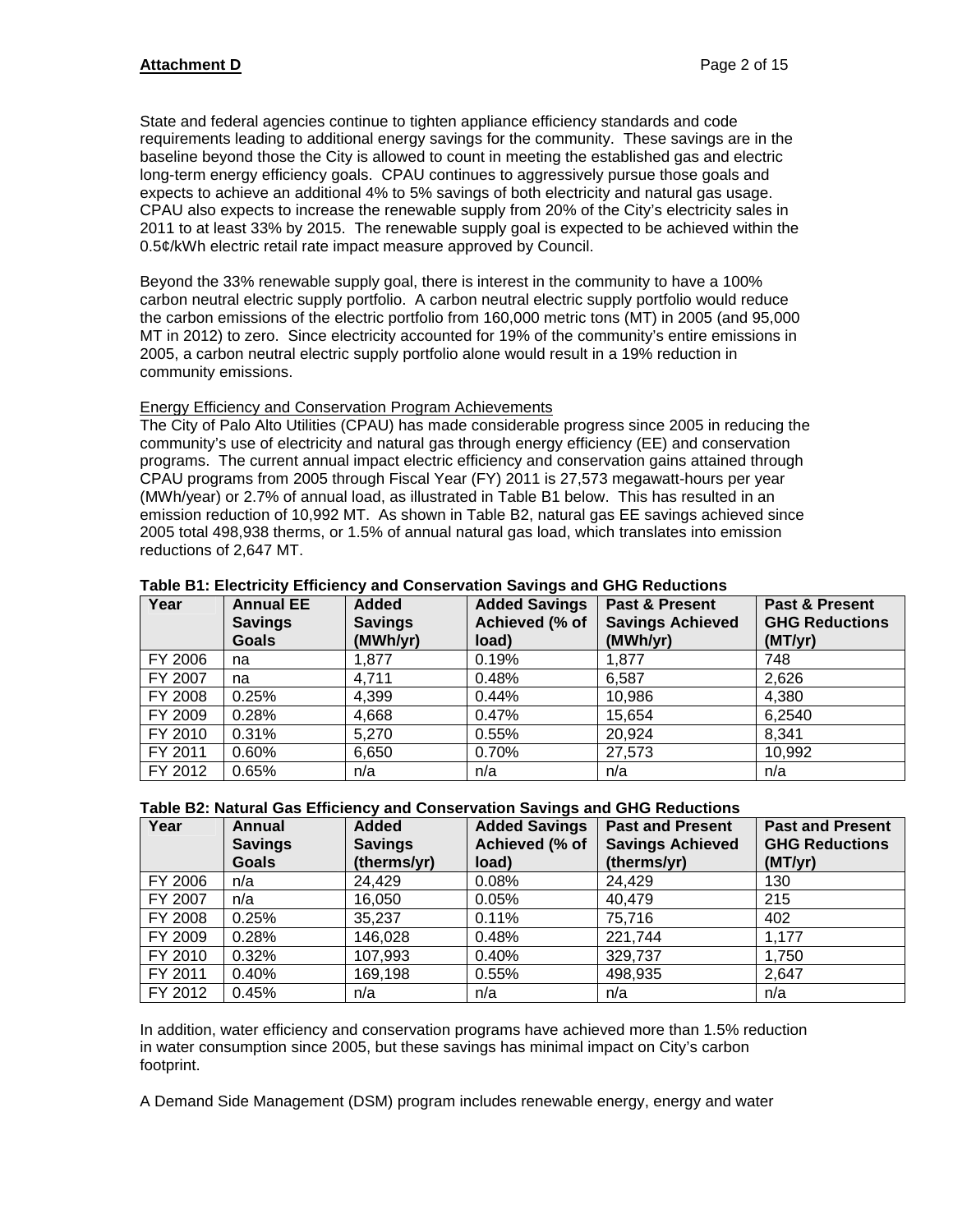efficiency, as well as energy and water conservation. Some of the specific programs include direct installation of efficiency measures for low income customers, rebates for installation of efficient appliances and equipment, education programs, residential energy use audits, home energy reports, commercial customer programs by end use and type of business class, green building construction program, and many others. The DSM Program Report for FY 2011 can be found at http://www.cityofpaloalto.org/civica/filebank/blobdload.asp?BlobID=29871

#### Increasing Renewable Energy Supply

The City's renewable energy supply share has increased from less than 5% in 2005 to close to 20% in 2012. Participation in the voluntary PaloAlto**Green** program has also increased from 3% to 8% of electric load during the same period. This has reduced the reliance on fossil fuel based electric supplies share considerably. The chart below illustrates this progress.

#### **Comparative Electricity Supply Sources: 2005 & Projection for 2012 (normalized to average hydro conditions<sup>1</sup> )**



#### Utilities Plans for the Coming Years (2012 to 2020)

 $\overline{a}$ 

CPAU expects to continue to aggressively pursue energy efficiency and conservation opportunities, as well as to support the Planning and Community Development Department in encouraging green buildings and permitting processes. These programs are expected to reduce electricity and natural gas usage by an additional 4 to 5% by 2020. Staff expects to update the 10-year energy efficiency goals for the period 2014 to 2023 and will seek Council approval of these updated goals in early 2013.

The City's renewable energy supply (RPS) is projected to increase from 20% in 2012 to 33% by 2015. This RPS will increase even further if the community chooses to pursue a carbon neutral portfolio for electricity. By the end of the calendar year, staff plans to recommend a way to reach a carbon neutral electric portfolio.

 $1$  Hydro supply varies widely each year, but on average supply approximately 50% of the electricity needs. For comparative purposes and to measure progress towards meeting long term GHG reduction goals, average hydro supply is assumed.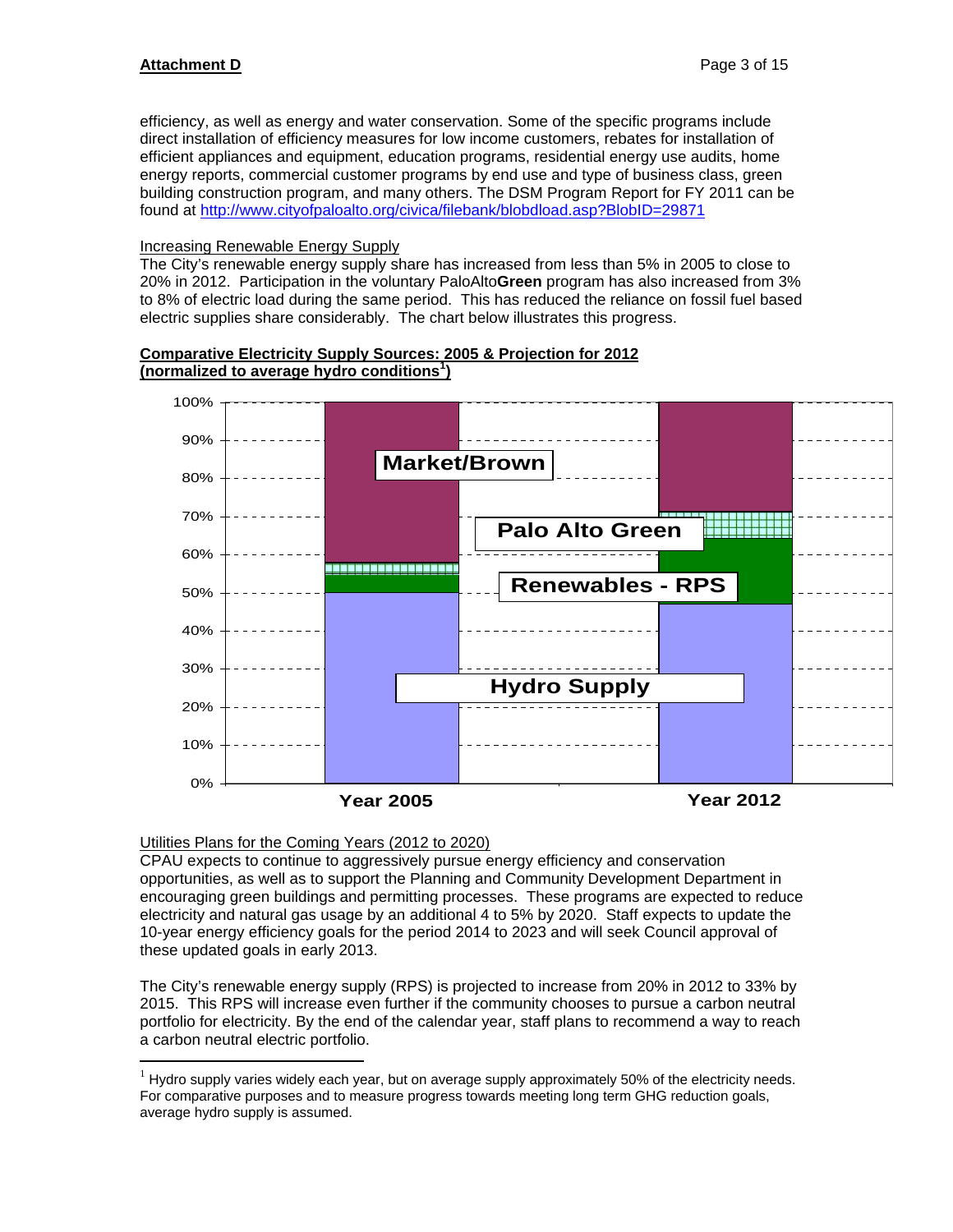CPAU continues to encourage local solar electric or photovoltaic (PV) resource investments through rebates and guaranteed energy buy-back program in the Palo Alto CLEAN program approved by Council in March 2012. The PaloAlto**Green** program also continues to support local PV resources by buying PV Renewable Energy Credits (RECs), but the PaloAlto**Green** program may be transformed as the community pursues a carbon neutral electric portfolio strategy. Staff is also re-evaluating the role local energy storage could play in meeting peak electricity demand, firming-up PV resource output, and its potential to enhanced local reliability. This assessment is expected to be provided to Council in fall 2012.

In addition, staff is developing a Residential Electric Vehicle (EV) Time-Of-Use rate for a pilot program to encourage late night and early morning charging at single family homes. Charging EVs during peak use times could impact local distribution transformers and require expensive upgrades. Charging EVs at night and in the early morning reduces the cost to purchase electricity as well as the probability of having to upgrade local transformers. Using EVs instead of internal combustion engines for vehicles will reduce community GHG emissions. Based on California Energy Commission (CEC) projections, Palo Alto may have 3,000 to 10,000 residential and commute cars charging in the City by 2020, which would reduce community GHG emissions by 1.5% to 5% by 2020. However, EVs are expected to increase community electrical energy load by 1% to 2%.

Many new and enhanced energy efficiency programs for all customer groups have been developed in the past few years by CPAU. Among these new programs are the Keep Your Cool program for commercial kitchens and coolers, the Labs Energy Efficiency Program and the Home Energy Reports for residents. All CPAU DSM programs are designed to assist customers in using energy and water resources more wisely and positively. In particular, the Home Energy Reports use information gleaned from social psychology studies to help influence behavior into more sustainable patterns. This research has shown that many people are more likely to change behaviors if they are aware that others act in a different way. The reports provide residents with comparative household energy usage data to help these customers understand when their use is higher than others, as well as to provide information and tips on how to reduce electric and natural gas consumption and bills.

In addition to these new programs, CPAU is also planning a 200 home pilot to provide hourly energy and water usage data in near real time to volunteer customers. This will be accomplished by installing smart meters and associated home energy use monitoring and control equipment, thus allowing customers to be knowledgeable about their consumption patterns and opportunities available to use energy and water more efficiently. Staff expects to finalize the design of the pilot and seek Council's approval of the pilot this summer.

The implementation of a cap-and-trade program, aimed at reducing California's GHG emissions, will impact the City's electric utility operations starting in 2013 and gas utility operations starting in 2015. Under the terms of the cap-and-trade regulations adopted by the California Air Resources Board (CARB), CPAU will be allocated GHG emission allowances. The regulation requires that CPAU sell these allowances in the auctions conducted by CARB and utilize the auction sale proceeds "exclusively for the benefit of retail [electric] ratepayers" and consistent with the State's GHG reduction goals. Staff will be seeking Council direction on utilization of the revenue generated from the sale of the allowances this summer.

#### **2. Sustainable Purchasing**

Products and services acquired by the City will have emissions impact during their manufacture, distribution, use, and disposal. Incorporating environmental performance criteria into City expenditures can have a significant impact on climate protection, as well as supporting other sustainability policies and programs such as Zero Waste, green building, and pollution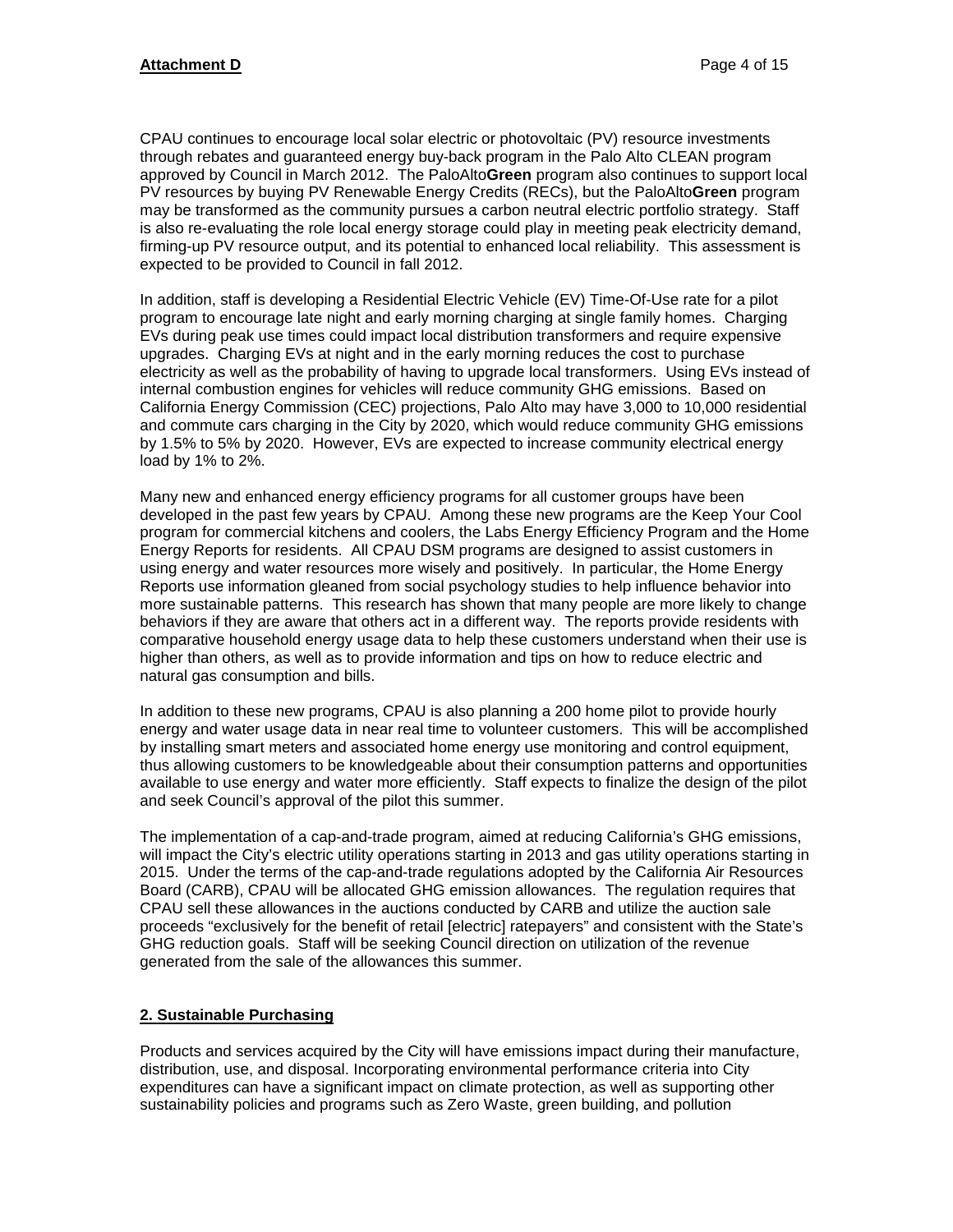prevention. The City's purchase of environmentally preferable products and services, in conjunction with the environmental purchasing efforts of other Bay Area or State Public Agencies, has impacts beyond City operations. The City has the potential to stimulate market demand and further expand access to these products and services.

Many purchases that are environmentally preferable are also fiscally preferable because of less material use (e.g., paper when copiers and printers are set to duplex), reduced maintenance (e.g., structural pest control which relies on long-lasting structural repairs instead of expensive automatic monthly spraying or other chemical control), and direct costs, (e.g., remanufactured toner cartridges, which when specified correctly cost approximately 30-60% less per copy than new cartridges). Other cost savings can be seen by reduced-risk products that decrease potential harm to users or the environment and reduced disposal and end-of-life costs.

The City's Climate Protection Plan authorized the implementation of a green purchasing program in 2007. Since that time the City has adopted a Green Purchasing Policy which supports existing environmental policies and Council direction to reduce GHG, pesticides, mercury and achieve Zero Waste and pollution prevention goals. The following products and services have been purchased with green purchasing criteria:

- Copiers and printers ordered by the City's Information Technology Services (IT) are purchased with duplex capability and are preset to provide that function before they are deployed for use. Printers with a duplex function are replacing older models that are phased out from use. Through these efforts an initial assessment in 2010 (based on 2009 use) indicated a 15% reduction in paper use and annual savings of approximately \$7,000 in paper costs. This number has not yet been revised to reflect more recent paper purchases;
- EPEAT Gold™ standards for computer and monitor purchases are required by IT. EPEAT criteria reflect several categories of environmental attributes that cover the full lifecycle of electronic products including the reduction or elimination of environmentally sensitive materials, material selection, design for end of life, energy conservation, corporate performance and packaging;
- Low-mercury fluorescent lighting;
- Discontinued use of hand soaps containing triclosan–an anti-bacterial product associated with water quality and potential human health issues;
- Structural pest control requiring the rigorous EcoWise Certification (Palo Alto was the first to require this certification) and additional requirements for local reporting and bee protection. Spray insecticides and poison rodenticides are no longer used at any City facility;
- Bay-Friendly landscaping standards in landscape maintenance contracts which includes use of locally-sourced mulches, OMRI certified organic fertilizers and other measures that reduce waste;
- GreenSeal™ Certified products for use by the City's custodial contractor. These products place an emphasis on reduced-toxicity and higher recycled content (these same standards for City staff use will be explored in the coming months);
- Requirements for out-sourced printing services to require increased amount of recycledcontent paper and vegetable-based inks. All utility inserts are now printed on 100% postconsumer content paper;
- Discontinued purchase of expanded foam foodware and plastic bags by staff or for use at City-sponsored events;
- Purchase of a drinking water station to replace the use of single use bottles at City events;
- In select contracts, additional evaluation points are given to those companies that are Certified as a Bay Area Green Business;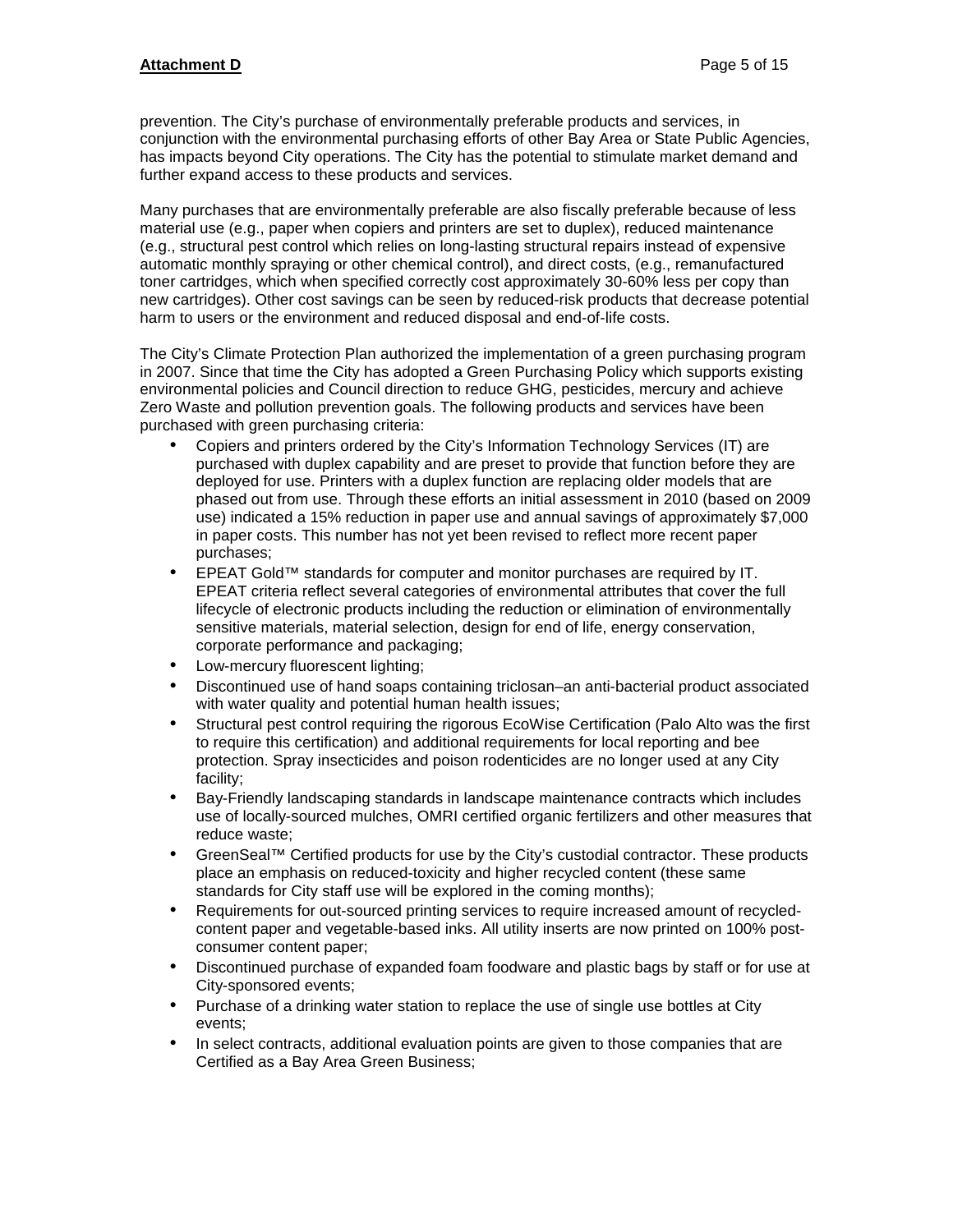## **Attachment D** Page 6 of 15

- Boilerplate language in Purchasing contract Terms and Conditions has been revised to require extended producer responsibility, disallow the use of expanded foam plastics as packaging material, and standards for energy and water efficiency and Zero Waste;
- Two life cycle costing workshops have been held by Utilities for key accounts and staff. Additional workshops are planned for the future as needed;
- The City of Palo Alto received the 2011 *Green California Summit and Exposition Award for Leadership in Green Purchasing* and is considered a regional leader on this front.

In addition to the purchase of greener services and goods, green purchasing policies are now required to obtain grant funding from some public agencies. In 2011, the City received a \$250,000 grant from CalRecycle for street maintenance. The grant required a green purchasing policy to be eligible for funding.

Although the City has made good strides on its green purchasing program, the very limited staff time available to run this program has not allowed for a detailed quantification of how these efforts contribute to the City's GHG reduction, Zero Waste and other environmental goals. The general understanding is, however, that less waste results in less energy use in the manufacture, transport and disposal of an item. Less energy use from energy-efficient products directly results in less GHG.

#### Next Steps:

Green purchasing projects are selected to align with existing City policies, Council directives and regulatory requirements. 2012-15 projects include:

- Supply Chain Plastics Reduction Project. This project led by Public Works-Watershed Protection is being done in partnership with the cities of Sunnyvale, San Jose and Santa Monica. This effort requires the elimination of expanded foam plastics, e.g., Styrofoam™ from secondary and shipping packaging and broader efforts to minimize overall packaging (right-sized boxes) while continuing to ensure product protection. While the City currently has this requirement listed in its purchase order Terms and Conditions from a green purchasing effort two years ago, the language is being revised and vendor outreach will be conducted to ensure knowledge of the requirement;
- Greening the purchase of Office Supplies (currently underway);
- Greening the purchase of custodial products;
- Reissuing and revising standards as needed for contracts and services that have already been greened and are due to be released again for bids or proposals;
- Continuing to integrate City environmental policies with Purchasing procedures and processes and refining these as the program evolves so that expectations for best value and price are congruent with city environmental goals.

#### **3. Transportation and Sustainable Land Use**

On a global basis, transportation and land use continues to represent one of the largest contributors to Greenhouse Gas emissions. In Palo Alto, original estimates for emissions related to transportation comprised 40% of the community's emissions. The City of Palo Alto's policies are highly supportive of reducing vehicle use, particularly single-occupancy vehicle use, for commuting or other trips. The Comprehensive Plan, Zoning Ordinance, and Capital Improvements Program direct the City to develop projects and programs to facilitate pedestrian and transit-oriented development, safer and more convenient pedestrian and bicycle travel, particularly related to school routes, traffic calming for safety of drivers and other road users, and facilitation of greater use of Caltrain, buses, and shuttles. In general, every single-vehicle auto trip diverted to another mode reduces greenhouse gas emissions. The City has also encouraged and facilitated the use of low emission, including all-electric, vehicles.

Staff is working on many programs to enable a reduction of such emissions, as described below.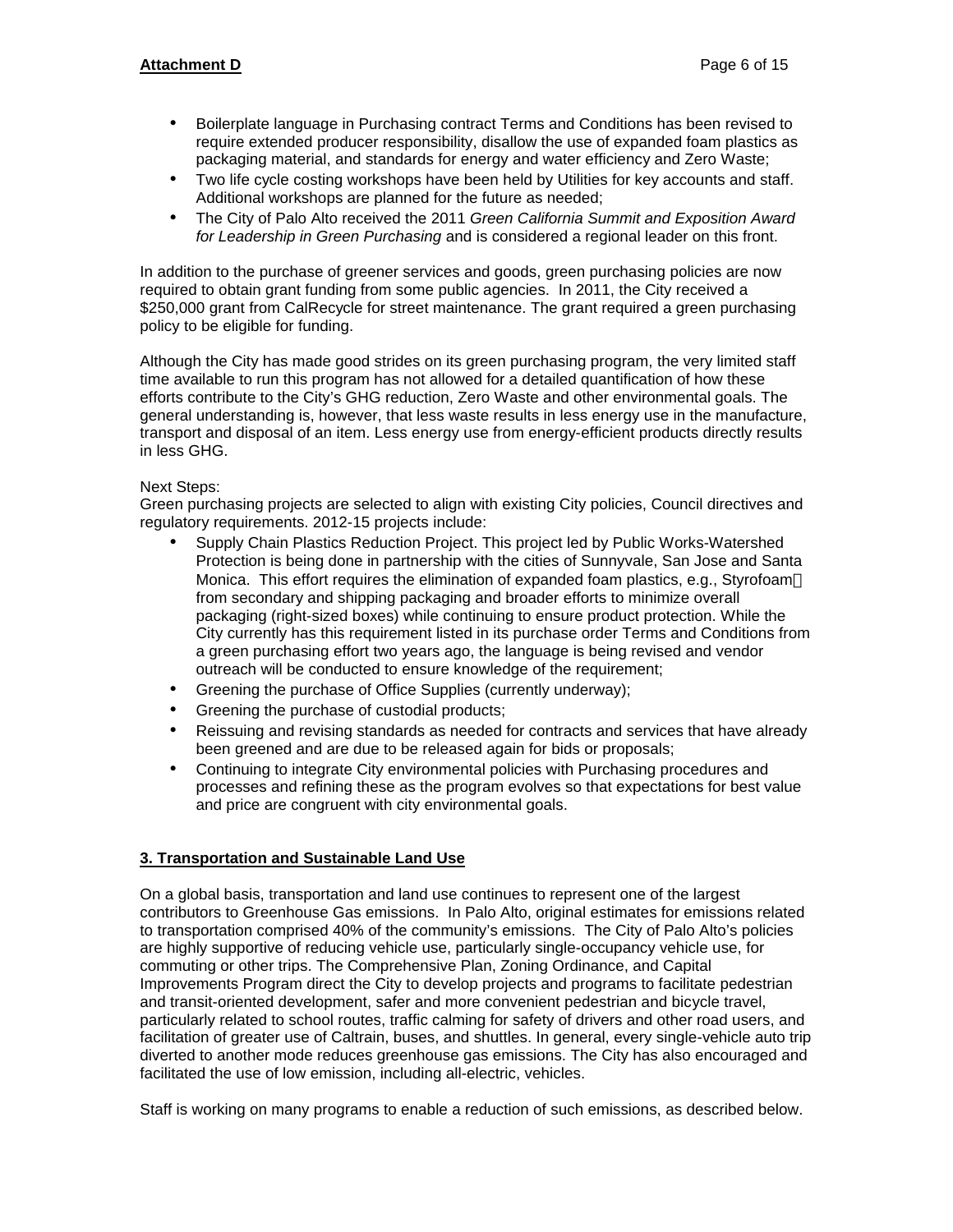#### **Short and Medium Term Goals from 2008-2011**

- Develop land use patterns that reduce travel-related emissions by supporting pedestrian, bicycle and transit use
- Achieve 15% bicycle mode split for local work commutes (and 5% for all commutes) by 2020.
- Reduce and/or offset community travel-related emissions by 5%
- Coordinate with Green Building efforts to ensure compatibility between built environment and sustainable land use initiatives
- Reduce emissions by an additional 10% by 2015
- Increase Caltrain and other transit use by 25% by 2015
- Provide annual reporting of transit and TDM effectiveness
- Increase Electric Vehicle (EV) infrastructure

## **How did we do on short and medium term actions?**

#### **1. Facilitate and enhance potential for mixed-use development.**

Several mixed use developments were approved through the entitlement process from 2008- 2011, though Site and Design or Planned Community review are typically required and can lengthen the review process and increase uncertainty for applicants. .Some of the mixed use projects of significance include:

- 901 San Antonio Road (Campus for Jewish Life): incorporates senior ownership housing, low-income senior housing, market rate townhomes with a daycare center, a health club, a community theater, and other facilities near a major intersection at San Antonio Road and Charleston Road. Construction is completed and occupied.
- 2180 El Camino Real (College Terrace Center): approximately 30,000 square feet of office space, a small grocery store and other retail, and 8 below-market rate rental units; in building review, expect construction to commence in spring of 2012.
- 1445 Alma Street (Alma Plaza): a grocery store and other retail space with 14 belowmarket rate rental housing units above the grocery store and 37 single-family homes immediately to the rear of the site. Commercial and BMR units are under construction, and other residential expected to commence later in 2012.
- 1080 Channing Avenue (Edgewood Plaza): a grocery store, other retail space, and 10 single-family homes. Approved by Council with anticipated construction start in spring of 2012.
- 102 University Circle: two stories of office and retail space, with four residential units on the third and fourth floors. Construction completed and occupied.
- 420 Cambridge Avenue: retail/office first floor with two floors (4 units) of housing above. Construction completed and partially occupied.
- 2350 Birch Street: ground floor office with 8 residential units above. Zoning approved but final design review pending.
- A handful of smaller projects on El Camino Real or downtown include 2-3 stories of office/commercial space with one or two residential units above.
- 195 Page Mill Road (Hohbach): 84 rental units above 50,000 square feet of office/R&D. Pending final action.

#### **2. Zone for Mixed Use and Higher Density Around Transit Stations**

The City has adopted Pedestrian-Transit Oriented Development (PTOD) zoning near the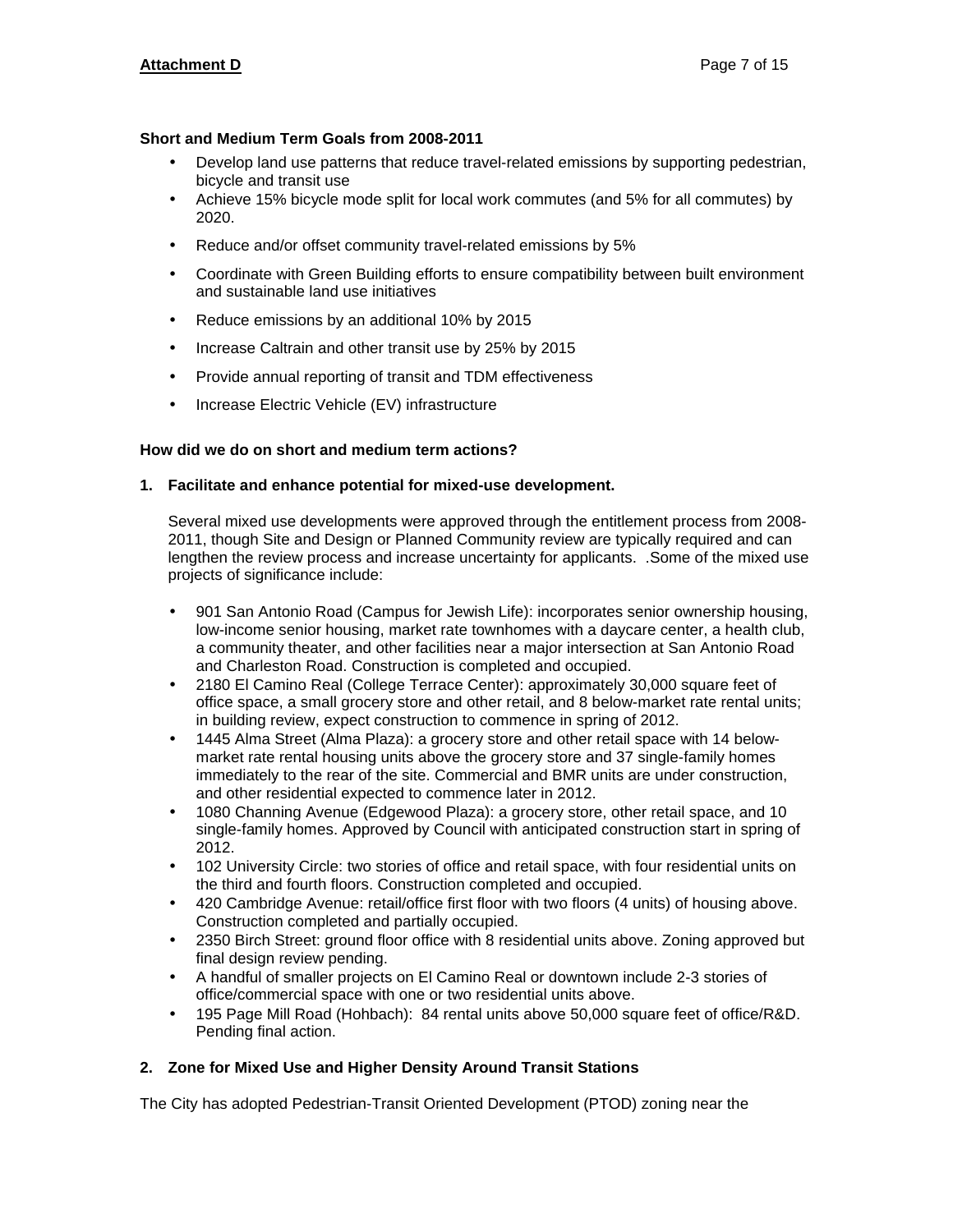California Avenue station. Existing zoning allows for mixed use and higher density around the downtown transit station, though parking remains an obstacle to successful projects. Two mixed use PTOD projects noted above have been approved (and one constructed) in the California Avenue PTOD area, and a third (195 Page Mill Road) is pending. The 102 University Circle project provides a mix of uses downtown, and high density housing near the downtown Caltrain station was approved (and is under construction) for 50 affordable housing units at 801 Alma Street. Another high density affordable housing project was approved and constructed at 488 W. Charleston Road, which is proximate to a future Bus Rapid Transit stop on El Camino Real.

## **3. Reduce Parking Needs for New Development**

Several significant projects employed reductions in parking spaces allowed by the City's zoning for projects that are proximate to transit, provide effective transportation demand management (TDM) measures, exhibit a mix of residential and commercial uses, or provide for affordable housing. . Most of the projects noted above have taken advantage of one or more of those parking reductions. Staff has worked to increase use of existing garages through the City's parking permit program, from 60% use to 80% use, and is working with a Downtown Parking Study Group to consider potential residential permit parking strategies. Staff is also evaluating the use of attendant parking and/or "stackers" to facilitate increased parking lot or garage capacity to minimize the space devoted to parking

## **4. Require Transportation Demand Management (TDM) Programs**

Transportation Demand Management (TDM) programs have been proposed and approved in recent years for several projects, including 901 San Antonio, 2380 El Camino Real, 1601 California Avenue (Facebook, since departed), 3401 Hillview (VMWare) and the pending 355 Alma Street (Lytton Gateway). TDM programs have included such measures as providing transit passes (such as Caltrain "Go-Pass") for building occupants, Zip Cars or similar rentals, bike share programs, and/or vanpool or carpool priority, etc. TDM programs are required whenever parking reductions are requested or where required as environmental mitigation. The programs typically specify performance objectives, and monitoring information is provided for a minimum of two years or longer depending on mitigation thresholds of a TDM program,

#### **5. Develop Monitoring Programs for Transit Use and TDM Effectiveness**

The City is developing a database of TDM programs in order to gain better information about the types of programs used and their effectiveness, specifically the degree to which drive-alone travel is reduced. Baseline information is typically required of an applicant, and monitoring reports are to be submitted at regular intervals. To date, the projects with adopted programs either have not existed long enough to assess effectiveness or have not been constructed so measures are not yet implemented. One exception was the Facebook site, where ride-alone travel by employees was reduced to about 60% through a variety of company-sponsored bus shuttles, provision of GoPasses to staff, bike sharing, and TDM information measures.

#### **6. Implement Pedestrian and Transit Oriented Zoning in Downtown**

The City has not yet adopted a Pedestrian and Transit Oriented Development zoning district in the vicinity of the University Avenue Caltrain Station. Existing zoning does, however, allow for substantial intensity and mixed use development, but solutions to parking costs and impacts need to be evaluated prior to further encouraging downtown density. Potential high intensity development, including special zoning, for the City's Intermodal Transit Center on University Avenue, is in the initial stages of consideration on the property between the train depot and El Camino Real.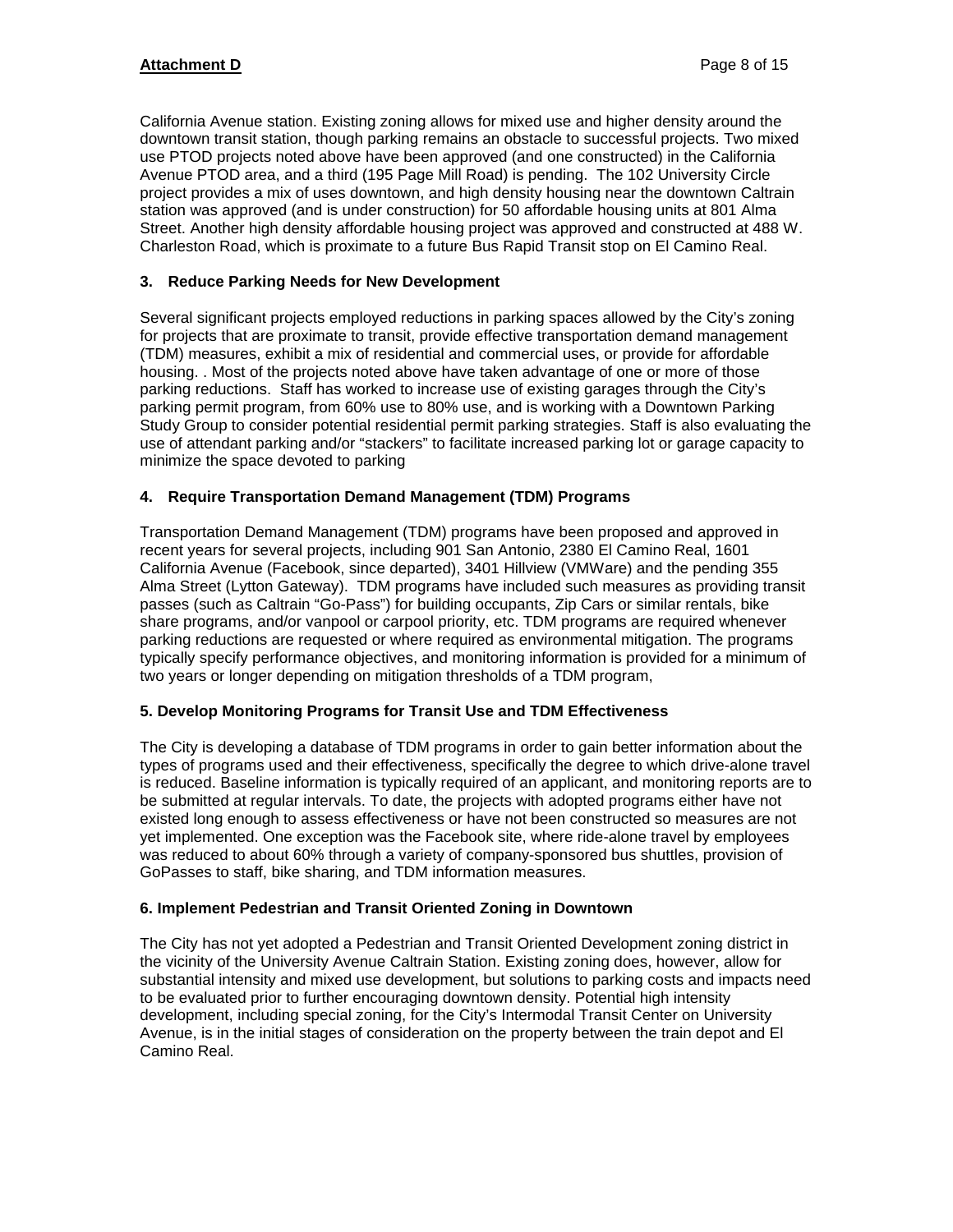## **7. Develop Comprehensive Plan Programs to Support Increased Density near Transit.**

The City's Comprehensive Plan currently identifies areas around the City's two transit station as appropriate for higher density and mixed use development. A Comprehensive Plan update will look at additional land use and transportation implementation strategies for increased housing density. The California Avenue-Ventura/Fry's area plan is underway and will address potential density options in that pedestrian and transit-oriented area. The City's Housing Element is in draft form and will focus housing options on areas near transit stations or corridors.

## **8. Modify Zoning Ordinance to Require Pricing Strategies to Reduce Parking**

The City has not modified its ordinances to attach pricing strategies to parking. This issue will be part of the consideration for the downtown and California Avenue parking studies now underway and in the Transportation Element of the Comprehensive Plan Update.

#### **9. Develop Plans for Transportation Improvements around California Avenue Caltrain Station**

The City has developed a concept for streetscape improvements along California Avenue to provide for a "complete street" approach benefiting all modes of travel, enhancing pedestrian and bicycle safety, and enhancing the aesthetics of the streetscape. Plans are scheduled for completion in the fall and construction would begin in 2013 pending grant-funding allocations. The City's Bicycle and Pedestrian Transportation Plan designates Park Boulevard as a key facility providing access to California Avenue and the train station. Implementation of the Bicycle Boulevard will begin in 2012.The California Avenue-Ventura/Fry's area concept plan will also address land use, transportation improvements for the surrounding area, though their implementation timeframe is uncertain.

#### **10. Bicycle and Pedestrian Plan and Infrastructure**

a. Bicycle Plan and Programs: The City of Palo Alto is currently a designated Gold Level Bicycle Friendly City by the League of American Bicyclists, with bicycle use comprising an estimated 7% of commute trips to and from the city. The City's new Bicycle & Pedestrian Transportation Plan recommends a policy to double that rate by 2020 through aggressive implementation of the Plan. The City Council is scheduled to consider adoption of the new Bicycle and Pedestrian Transportation Plan in May 2012. This Plan is intended to enhance the use of bicycles for commuter, convenience, and recreational uses, with a goal of becoming a "Platinum" Bicycle Friendly Community during the next evaluation in 2015. Part of the Plan will include establishing baseline bicycle usage data and automated monitoring to provide updated bicycle use information, which will assist with calculations of emissions reductions. The Plan objectives and other anticipated programs include:

- Increasing bike boulevard mileage from 4.0 existing to 22.2 miles
- Increasing bike lane mileage from 41.6 existing to 44.3 miles
- Initiating new Enhanced Bikeways facilities such as "cycle tracks" with a target of up to 16.2 miles of new facilities
- Initiating a bike share program, beginning in Summer 2012 with 100 bicycles at up to one dozen sites throughout Downtown Palo Alto, Stanford University, and the California Avenue Caltrain Station
- Expanding bike parking "corrals" from the existing 6 downtown sites to approximately two dozen over the next two years.

b. Safe Routes to School: On March 1, 2012, the City initiated an expansion of its highly successful Safe Routes to School program, thanks to a two year grant from the Vehicle Emission Reductions Based at Schools (VERBS) program of the Santa Clara County Valley Transportation Authority. This grant provides funding for a broad range of efforts to reduce auto congestion and increase greener school commute choices, including comprehensive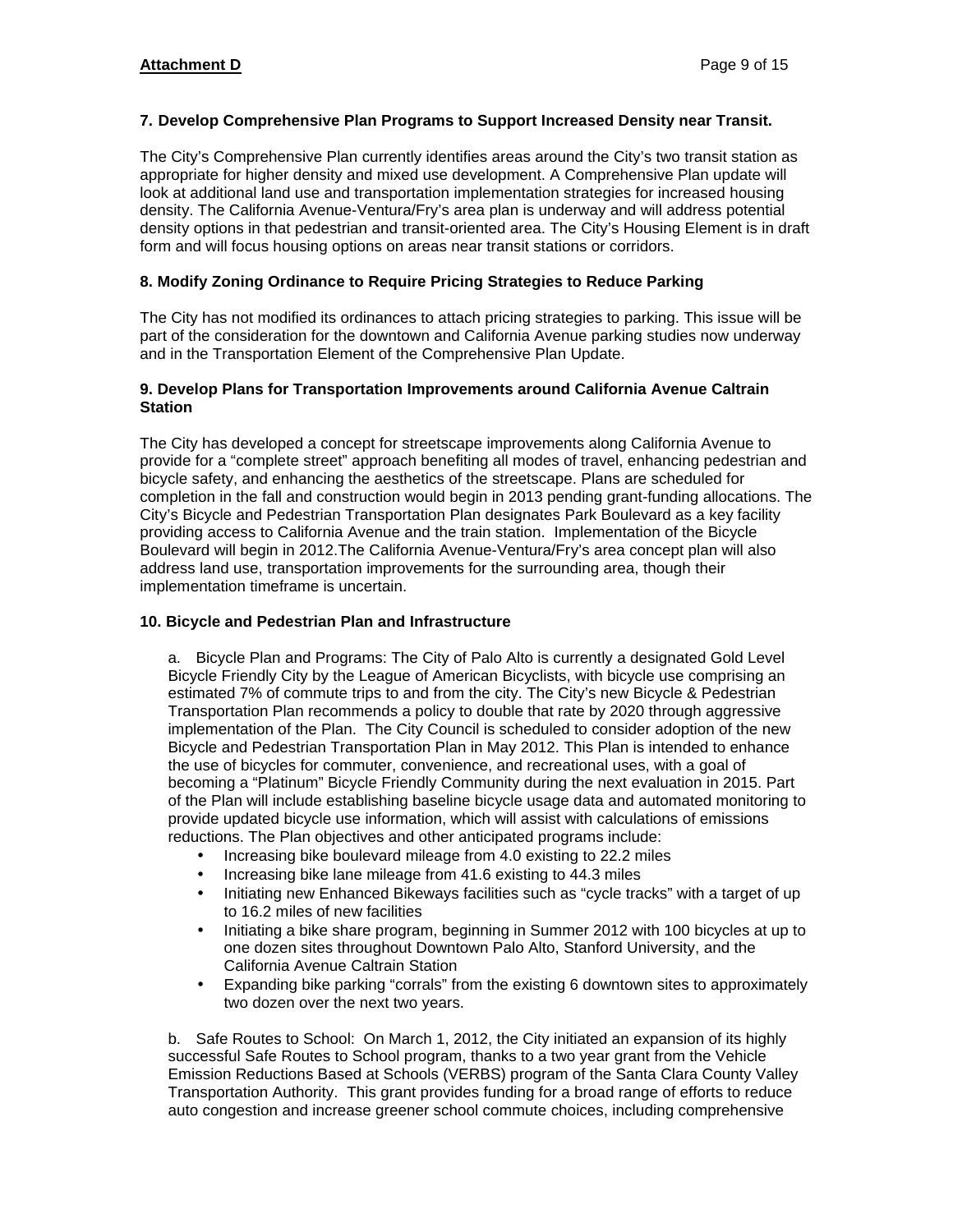Walk and Roll to School maps for every PAUSD school, updated and expanded bicycle safety education for students and parents, and school-level promotions of walking, biking, taking the bus/shuttle, and carpooling to/from school.

The VERBS grant will also fund the installation of automated bicycle and pedestrian counters near each school, which will allow the City to monitor seasonal trends in school commute choices. The program evaluation incorporated into the grant will include GHG reduction calculations for Palo Alto's Safe Routes to School program, based on a regional methodology now being developed by the Metropolitan Transportation Commission.

The tables below demonstrate the dramatic growth in cycling to PAUSD secondary schools since 2005, a very different picture than in virtually any other city in the state or nation:

| <b>PAUSD High Schools</b>   | Student population | <b>Bikes</b> | % Biking |
|-----------------------------|--------------------|--------------|----------|
| <b>Fall 2005</b>            | 3450               | 580          | 16.8%    |
| <b>Fall 2011</b>            | 3740               | 1410         | 37.8%    |
| Increase                    | $+290$             | $+830$       | $+21.0%$ |
|                             |                    |              |          |
|                             |                    |              |          |
| <b>PAUSD Middle Schools</b> | Student population | <b>Bikes</b> | % Biking |
| <b>Fall 2005</b>            | 2420               | 830          | 34.5%    |
| <b>Fall 2011</b>            | 2680               | 1350         | 50.4%    |
| Increase                    | $+260$             | $+520$       | $+15.9%$ |

#### **11. Transit Use and Enhancements**

The City sponsors and jointly funds the Crosstown Shuttle and Embarcadero Shuttle, providing transit service to students, seniors and others in areas not served by other public transportation. The number of riders on the City's shuttles has decreased somewhat (from 137,825 riders in FY2010 to 118,455 riders in FY2011) over the past year, due to cuts in funding that resulted in the Crosstown shuttle being served on an hourly basis, rather than twice per hour. Use of Caltrain, however, has increased substantially over the past year and over the past four years, with weekday ridership increasing from 4,589 average weekday boardings in 2008 to 4,796 average weekday boardings in 2010 and to 5,501 average weekday boardings in 2011, an increase of 20% during that period. The ridership increase is already approaching the Climate Protection Plan goal of 25% increase by 2015.

#### **12. Electric Vehicle Infrastructure**

The City has taken steps to facilitate the implementation of infrastructure, particularly charging stations, for electric vehicles (EVs). In the past year, five charging stations have been installed in City garages, with an additional six charging stations approved or pending approval through the development process. Charging stations are also incorporated into requirements for a couple of recent development proposals.

#### **13. Traffic Calming Projects and Programs**

In efforts to preserve residential streets from regional and commute traffic, the City implements traffic calming projects at neighborhood requests, which may include treatments such as speed humps and speed tables. Traffic calming projects also include roadway reconfiguration projects to introduce landscape island treatments, pedestrian refuge islands, and improved neighborhood access. Several projects are currently active or were completed during the 2011-12 fiscal year including:

- Charleston/Arastradero Trial Restriping Project (El Camino Real to Gunn High School) Active
- Greer Road (Oregon Expressway to Embarcadero Road) Active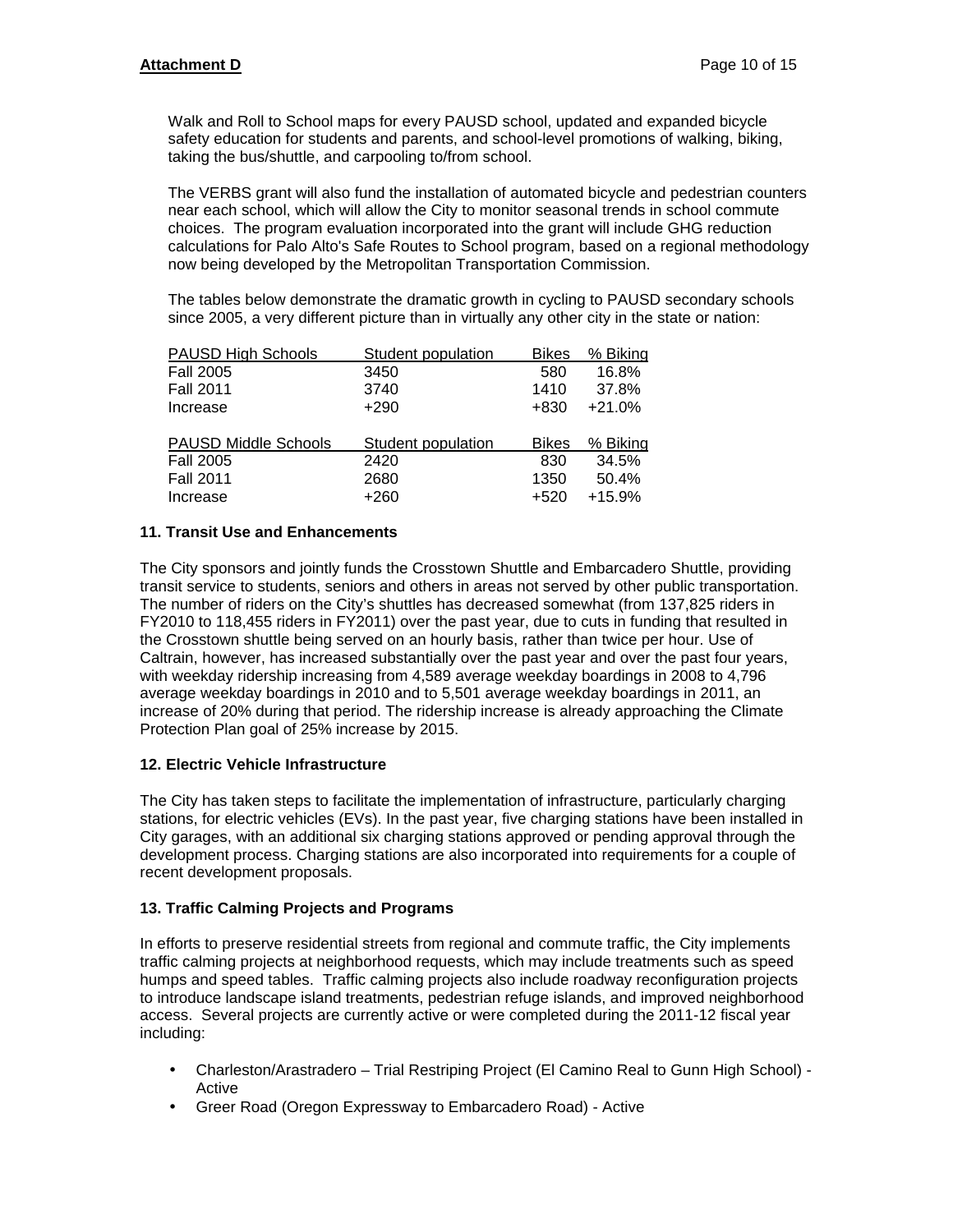## **Attachment D** Page 11 of 15

- College Terrace (Various Streets) Complete
- N California Avenue (Middlefield Road to Embarcadero Road) Complete

## **Long Term Goals (2012-2020)**

- Reduce emissions by an additional 10% by 2020
- Increase Caltrain and other transit use by an additional 50% by 2020
- Convert discretionary in-town vehicle trips into walking and bicycling trips to help reduce transportation-related GHG emissions by 15% by 2020

#### **What is Planned for Long Term Actions?**

#### **1. Evaluate Pedestrian and Transit Oriented Development Zoning Intensity, Including Along El Camino Real**

The City's Comprehensive Plan update will include a recommendation for study of the south El Camino Real Corridor, and the Housing Element will focus new housing development in and offer recommendations for increased density near transit stations and along El Camino Real. Staff also expects recommendations about appropriate locations for some increase in height to accommodate housing, and for parking solutions for greater intensity in development downtown.

#### **2. Develop Intermodal Transit Center and High-Density Public Transportation on Demand Project**

The City is currently studying a planning and design proposal for the Palo Alto Intermodal Transit Center site to ensure a) connectivity between downtown and the Stanford Shopping Center and beyond, b) improvements to the transit flow through the Center and to University Avenue and El Camino Real, and c) a public component (theater, plaza, activity zone) to function with the private office and other uses on the site . The project is proceeding as a partnership between the City, Stanford, VTA, and a private developer.

#### **3. Implement Grand Boulevard Improvement Strategies for El Camino Real**

In 2011, the City of Palo Alto implemented an initial Grand Boulevard Initiative project at the Stanford Avenue and El Camino Real intersection to improve the aesthetics of the intersection and to enhance safety for bicyclists and pedestrians, many of whom are students crossing to and from school. The California Avenue Streetscape Improvements Project will also provide an upgraded link from El Camino to the Caltrain station. Other projects are being contemplated for future grant funding and implementation, such as at Charleston/Arastradero and El Camino Real. The City staff is coordinating with adjacent cities in a study of the boulevard and necessary infrastructure to serve future development. The City's Rail Corridor Study draft suggests improved connectivity at several points across El Camino Real and identifies the El Camino Way area as a potential neighborhood center node for future detailed analysis.

#### **4. California Environmental Quality Act (CEQA)**

The City's plans and programs for El Camino Real, the Rail Corridor, downtown, California Avenue, and the Bicycle and Pedestrian Transportation Plan will help to gain certification of the City's Climate Protection Plan in order to streamline preparation of CEQA documents with respect to cumulative Green House Gases. Infill development around transit as part of adopted plans will also help minimize traffic and air quality analyses otherwise needed for CEQA compliance.

## **Green Building**

The City's Green Building Program was initiated in 2003 with requirements for Green Building checklists at early stages (Architectural Review) of an application to ensure an integrated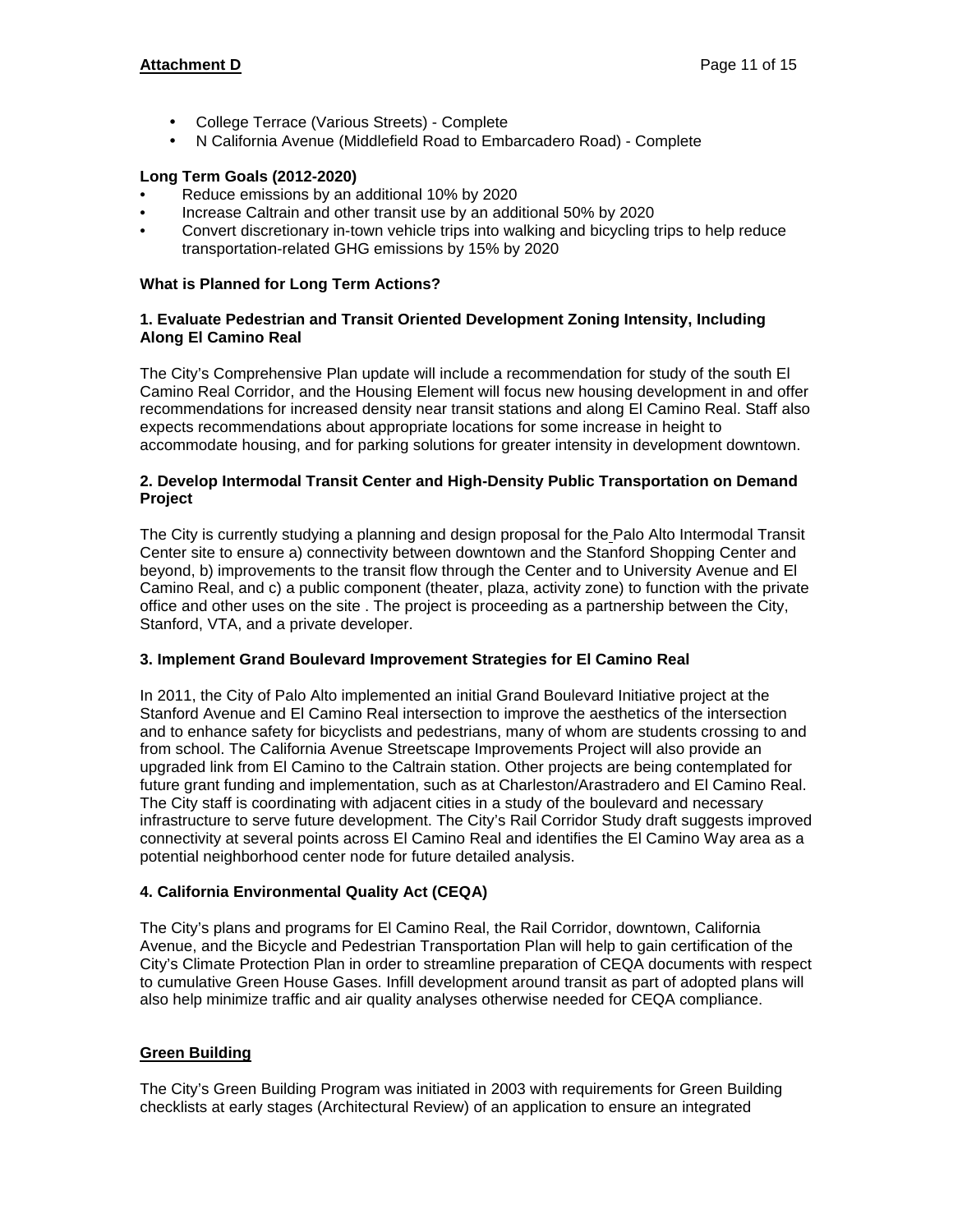approach for projects. In 2007, zoning ordinance changes outlined voluntary compliance criteria, followed in 2008 by a Green Building ordinance requiring Green Point Rated (Build It Green) compliance for residential projects and Leadership in Energy and Environmental Design (LEED) Silver level compliance for non-residential projects meeting certain size thresholds. The City of Palo Alto established itself as a national leader for its progressive, high-level program for a new generation of efficient buildings in Palo Alto, which are environmentally responsible and healthy places in which to live and work.

Following the 2008 ordinance, City staff has recommended updates to the ordinance to Council each year, including addition of Home Energy Rating System (HERS) requirements for existing buildings, among other requirements. In 2011, with the State's adoption of the CalGreen building codes, the City's local amendments to CalGreen required a higher level (Tier 2) compliance as mandatory (approximately LEED Silver level plus 15% additional energy efficiency for buildings beyond Title 24 requirements. The City has most recently become the nation's first city to pilot LEED for Neighborhoods as a voluntary program, intended to measure the success of a project in meeting community goals for walkability, access to transit, provision of mixed uses and services, and open space design, etc.

## **Short and Medium Term Actions Update (2007- 2011)**

- Leadership and Energy and Environmental Design (LEED) "Silver" certification or equivalency was required in 2007 for new City buildings and new private buildings over 5,000 sf; increased energy efficiency 15% beyond state mandatory level;
- Between 2007 and 2009, the program went from voluntary to mandatory and including both residential and commercial development;
- Staff continues to work with Utilities staff on publicizing energy efficiency and solar rebate programs;
- A Sustainability Planner was hired to implement program within Current Planning section;
- New single-family residential construction is required to attain a minimum level of green building compliance (70 GPR points, with increasing points required for larger homes, etc.).
- Compliance levels have been monitored through December 2011.
- The California Energy Code (CalGreen) was adopted by reference in 2010, with local amendments for higher "tiered" levels of increased energy efficiency and thresholds.

The City has monitored its progress with annual updates to the codes through 2011, including annual tracking of the numbers and square footage of completed green building projects as well as the number of LEED and Green Point Rated certifications and point ratings achieved.

In FY 2011, the Department processed 961 permit applications under the Green Building Program, an increase of approximately 73 percent from the previous year. In FY 2011, 82 percent of survey respondents rated the City of Palo Alto "good" or "excellent" on water and energy preservation.

The Green Building Program has influenced over \$187 million of project valuation and 1,249,758 square feet of "green" construction, and it is estimated that a little over 2,000 people are either working or living in green buildings throughout the City. Prior to the City's ordinance, as few as six green building projects were on record throughout the City. At the end of FY 2011, over 240 had been completed or were under construction. Projects are using one of the following standards: Leadership in Energy and Environmental Design (LEED), Build It Green GreenPoint Rated (GPR), or the California Green Building Code with locally adopted enhanced measures (CALGreen).

In FY 2011, the Department rolled out two additional sustainability initiatives. The Department is conducting the first LEED-ND pilot program (LEED for Neighborhood Development) in the nation for assessing a development site's ability to qualify as a sustainable neighborhood project, including features that reduce dependence on automobile use, increase walkability, and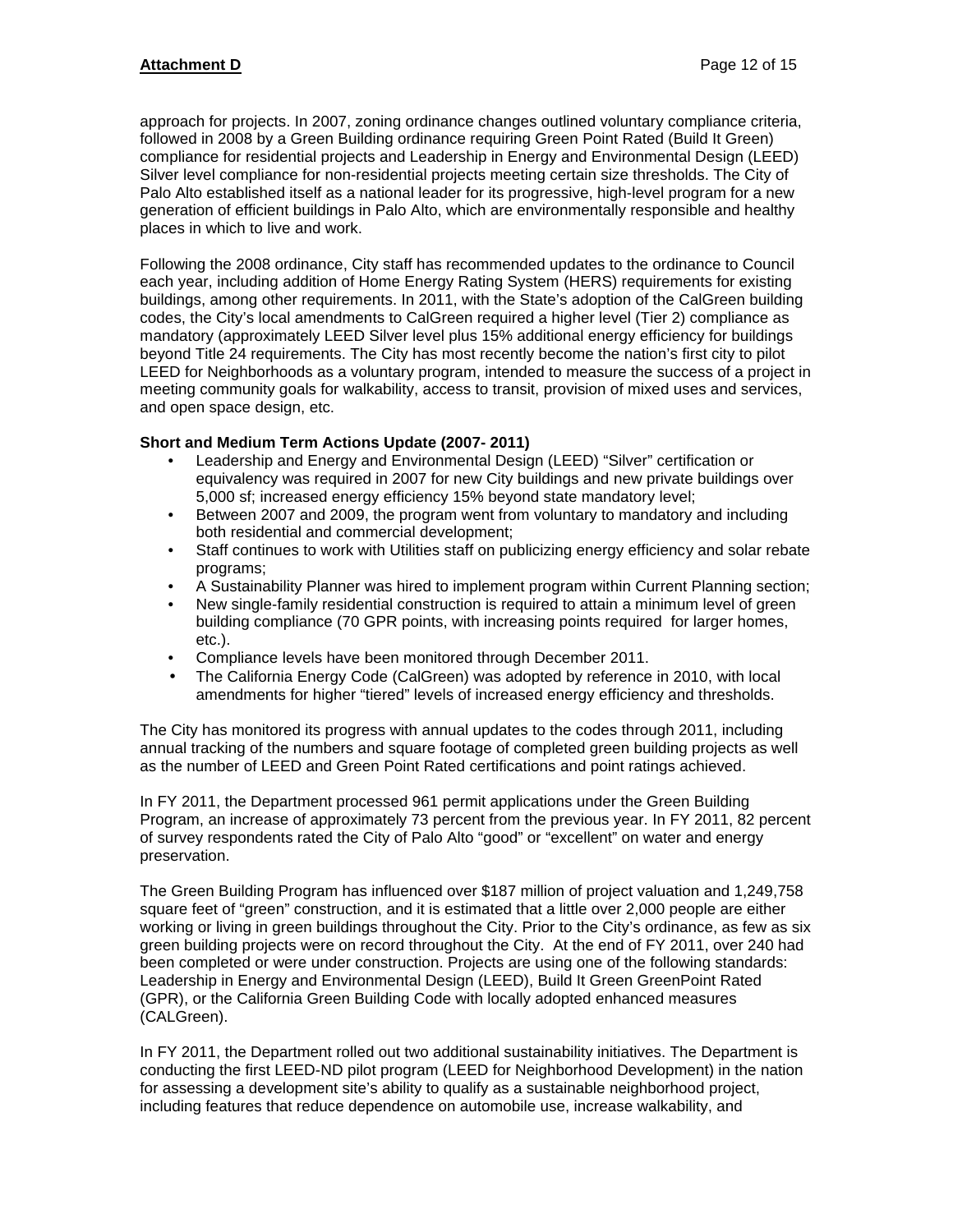## **Attachment D** Page 13 of 15

encourage healthy living. The Department also rolled out energy use disclosure requirements for existing buildings undergoing small renovation work to better understand the existing buildings' current performance and areas where education, policy, and programs can be influential in reducing usage.

#### FY 2011 Statistics

- Green Building permit applications processed: **961**
- Green Building valuations subject to mandatory regulations: **\$187,725,366**
- Green Building square feet subject to mandatory regulations: **1,249,748** square feet
- Energy savings: **3,399** kBtu/yr
- Water reduction: **2,119,485** gallons
- Waste diversion from landfill:) **28,177** tons
- CO<sub>2</sub> emissions reduction: **2,818** tons

#### **Zero Waste**

The community's Zero Waste goals of achieving 73 percent diversion by 2011 and striving to reach Zero Waste (virtual elimination of waste to landfills) by 2021 have a significant impact on greenhouse gas emissions. The Climate Protection Plan considered three types of greenhouse gas emissions related to solid waste:

- 1. Fugitive emissions of landfill gas from the Palo Alto Landfill that are not captured and flared by the landfill gas control systems, thereby releasing methane into the atmosphere. These emissions are calendar year-based and are calculated using measured volumes of landfill gas flared and assuming a capture rate percentage for the control systems.
- 2. Life cycle fugitive emissions of landfill gas that are not captured and flared by landfill gas control systems, thereby releasing methane into the atmosphere. These emissions were calculated using an ICLEI's Clean Air and Climate Protection (CACP) software. Inputs to the software are the total tons of Palo Alto solid waste landfilled and the amounts of paper products, food waste, plant debris, and wood/textiles in the landfilled waste.
- 3. Emissions from landfilling of recyclable materials, where failure to recycle the materials results in emissions from manufacturing using virgin materials that are greater than the emissions that would have resulted from recycling the materials. These emissions were calculated using the total tonnage of Palo Alto solid waste landfilled, the results of a 2006 Palo Alto Waste Composition Study, and US EPA emissions factors.

A total of 69,491 tons of Palo Alto solid waste was sent to landfills in 2005. The most recent landfill tonnage figures from the State of California indicate that the landfilled tonnage in 2011 totaled 32,434 tons, a decrease of 53 percent. The 2010 State of California annual report provides a Palo Alto per capita disposal rate, in pounds per person per day, which is equivalent to a diversion percentage of 80 percent. Palo Alto has exceeded its goal of 73 percent diversion by 2011.

A primary factor responsible for the decrease in landfilled waste from Palo Alto is the new Zero Waste services that are included in the collection and processing contract with GreenWaste of Palo Alto. GreenWaste's new services in July 2009 included a program for collecting and composting commercial food waste and compostables, an increase in the materials collected through the single stream recycling program, sending all construction and demolition debris boxes for processing and recycling, and increased efforts to improve commercial sector participation in the recycling and composting programs. Other factors in the decrease include Palo Alto's Construction and Demolition Debris Recycling and Reuse Ordinance, Zero Waste program outreach on recycling and waste prevention, and the economic downturn.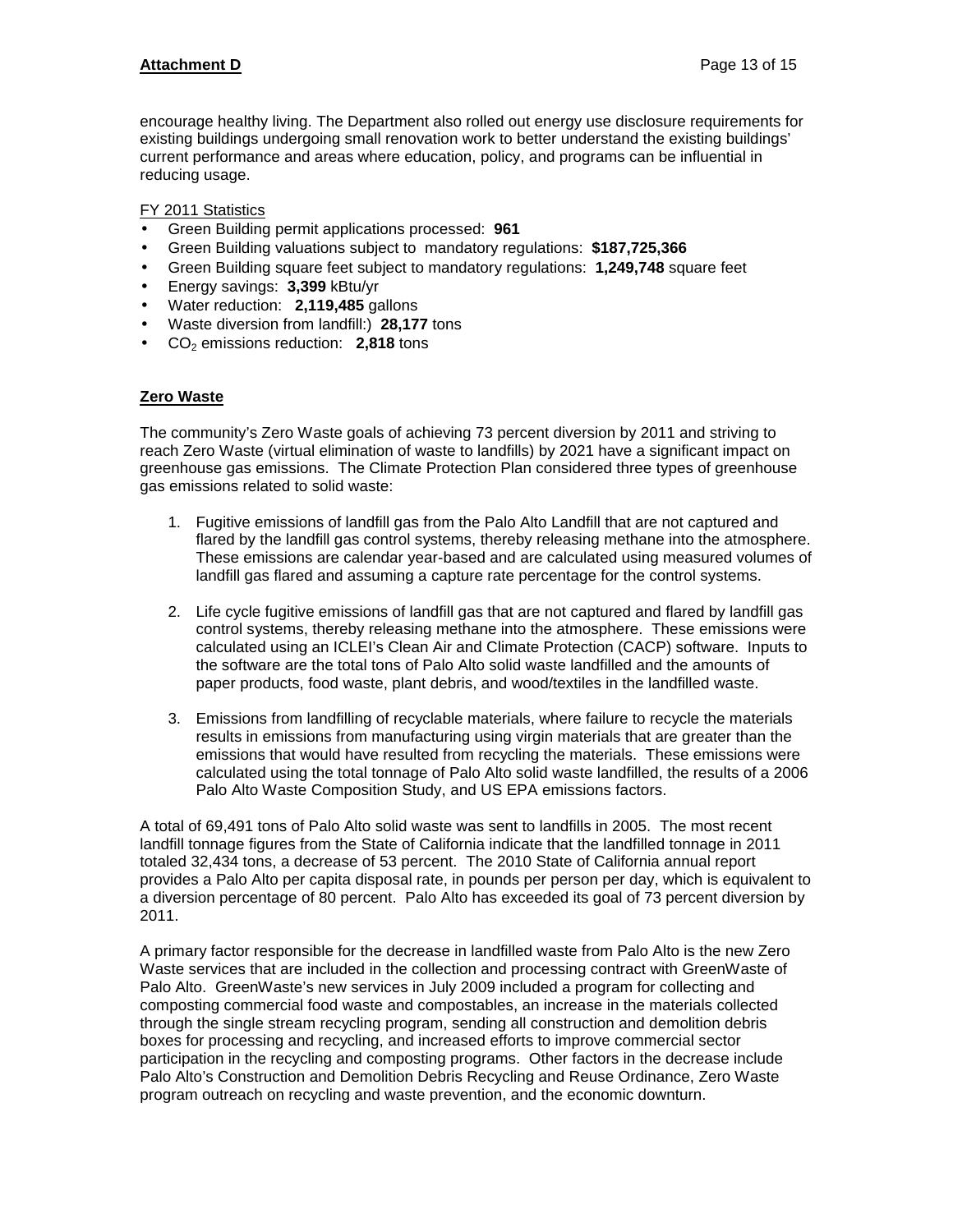| <b>Emissions Source</b>                   | 2005 Emissions<br>(metric tonnes) | 2011 Emissions<br>(metric tonnes) | <b>Difference</b><br>(metric tonnes) | <b>Difference</b><br>(percent) |
|-------------------------------------------|-----------------------------------|-----------------------------------|--------------------------------------|--------------------------------|
| Palo Alto landfill<br>fugitive emissions  | 6,811                             | $6,248^2$                         | $-563$                               | $-8%$                          |
| Life cycle fugitive<br>emissions          | 24,823                            | 11,586                            | $-13,237$                            | $-53%$                         |
| Landfilling of<br>recyclable<br>materials | 54,838                            | 25,595                            | $-29,243$                            | $-53%$                         |
| Total                                     | 86,472                            | 43,429                            | $-43,043$                            | $-50%$                         |

The table below provides a comparison between the solid waste-related greenhouse gas emissions estimates for 2005 and 2011.

The Palo Alto landfill fugitive emissions figure for 2010 was calculated using the volume of landfill gas captured by the landfill gas controls system and assuming a 75 percent capture rate. Life cycle fugitive emissions and landfilling of recyclable materials emissions for 2011 have been calculated using the ratio of waste landfilled in 2011 to waste landfilled in 2005. There are several factors that may introduce error into the estimates for life cycle fugitive and landfilling of recyclable materials. The 2005 estimates relied on a 2006 Waste Composition Study, and the method used for the 2011 estimate assumes that the composition of Palo Alto's waste has not changed since that study. However, it should be expected that the factors responsible for the decrease in Palo Alto's landfilled waste tonnage, such as the Construction and Demolition program and the commercial compostables program, also affected the composition of the waste. A new Waste Characterization Study is currently being planned for completion in FY 2013. Another factor to consider is that the 2005 baseline emissions for solid waste did not include calculating emissions from the PASCO collection fleet, or from processing activities such as SMaRT Station operation and composting. The commercial compostables program involves additional vehicle routes for collecting the compostable materials, as well as composting of the materials at Z-Best in Gilroy. Emissions from these activities would be expected to offset some of the reduction in emissions that result from the commercial compostables materials being diverted from landfill disposal. Staff intends to develop greenhouse gas emissions estimates for solid waste collection and processing activities during FY 2013.

## **6. Education and Motivation**

The threat and risks associated with Climate Change requires not only the government to require or incent more sustainable behaviors to protect our resources and environment, but climate change will also necessitate behavior changes that can not be mandated or required. For that to happen, the City needs to engage and empower the Community to understand what it may mean to become more sustainable in their everyday choices. Staff collaborates with the community on many levels and on many projects to promote sustainable behaviors. This report highlights two

 $\overline{a}$  $^{2}$  US EPA's greenhouse gas mandatory reporting program requires that landfill gas fugitive emissions be calculated and reported using two different methods. One method uses the volume of landfill gas captured by the control system and assumes a standard capture rate, resulting in estimated emissions of 24,570 metric tonnes. The other method uses the total tons of waste that have been placed in the landfill since 1960 to calculate a theoretical total amount of landfill gas that the landfill would produce. It then subtracts the amount of landfill gas captured by the control systems from the total theoretical value and assumes that this remaining volume of landfill gas was released to the atmosphere. This method estimates Palo Alto landfill fugitive emissions for 2010 to be 58,143 metric tonnes. Both of these numbers have been reported to US EPA. For the purpose of the Climate Protection Plan goals, staff is using the methodology specified by The Climate Registry, which results in the fugitive emissions number reported here. The number reported is for 2010, which is the most recent estimate available.